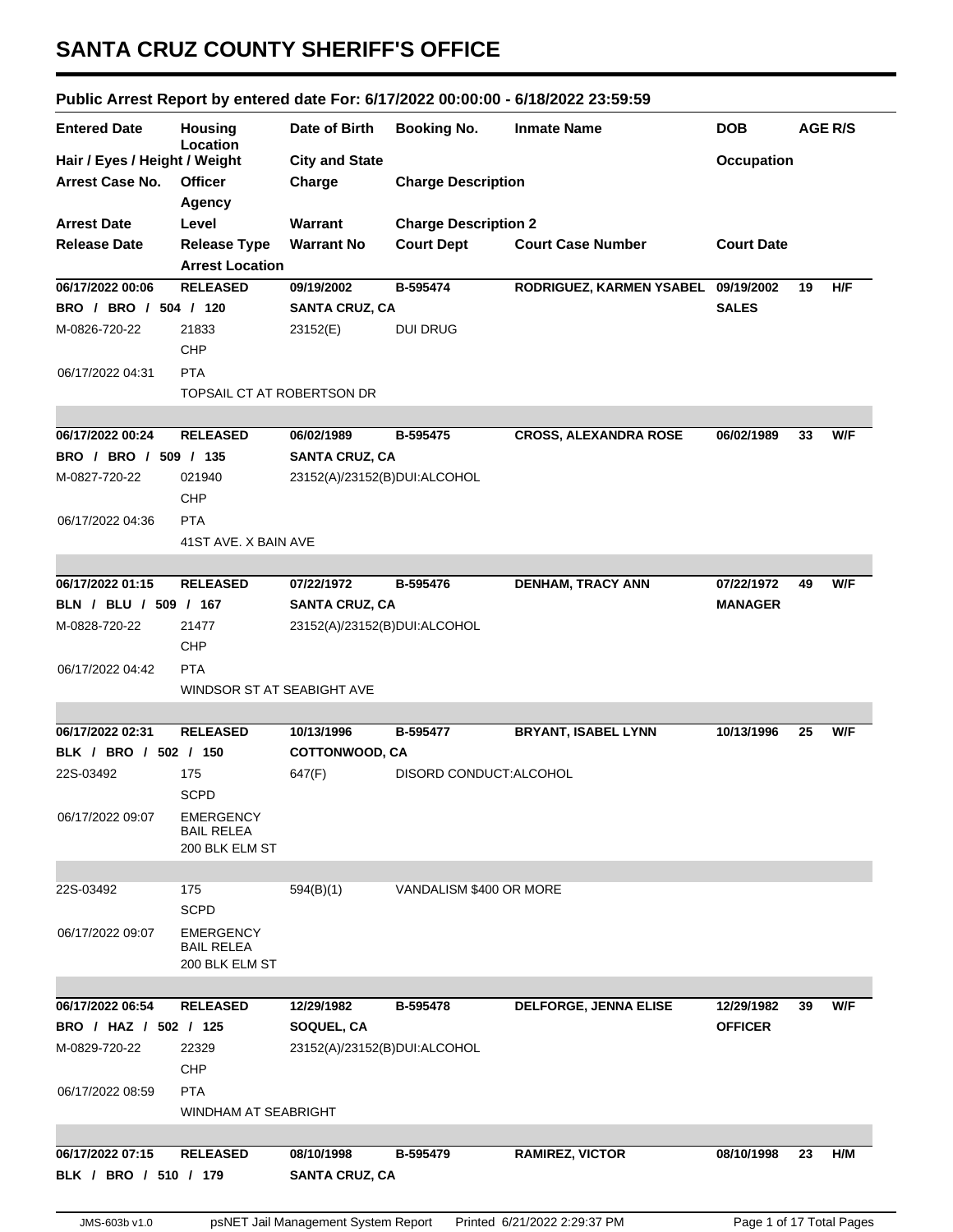| 22W-02114             | 420<br><b>WPD</b>              | 594(A)                | VANDALISM                  |                                    |            |    |     |
|-----------------------|--------------------------------|-----------------------|----------------------------|------------------------------------|------------|----|-----|
| 06/17/2022 09:42      | <b>PTA</b><br>1300 BLK MADISON |                       |                            |                                    |            |    |     |
| 22W-02114             | 420<br><b>WPD</b>              | 417(A)(1)             | EXHIBIT DEADWPN:NOT F/ARM  |                                    |            |    |     |
| 06/17/2022 09:42      | <b>PTA</b><br>1300 BLK MADISON |                       |                            |                                    |            |    |     |
| 06/17/2022 07:41      | SCJMJABUNKA0101/28/1992        |                       | B-595480                   | <b>ALLEE, KEVIN THOMAS</b>         | 01/28/1992 | 30 | W/M |
| BRO / BRO / 510 / 140 |                                | <b>SANTA CRUZ, CA</b> |                            |                                    |            |    |     |
| 22S-03491             | 167<br><b>SCPD</b>             | 496D(A)               |                            | POSSESS STOLEN VEHICHLE/VESSEL/ETC |            |    |     |
|                       | 300 BLK SOQUEL AVE             |                       |                            |                                    |            |    |     |
| 22S-03491             | 167                            | 466                   | POSSESS BURGLARY TOOLS     |                                    |            |    |     |
|                       | <b>SCPD</b>                    |                       |                            |                                    |            |    |     |
|                       | 300 BLK SOQUEL AVE             |                       |                            |                                    |            |    |     |
| 22S-03491             | 167<br><b>SCPD</b>             | 11364(A)              | POSSESS UNLAW PARAPHANALIA |                                    |            |    |     |
|                       | 300 BLK SOQUEL AVE             |                       |                            |                                    |            |    |     |
| 22S-03491             | 167                            | 496(A)                | REC KNWN STOLN PROP -\$950 |                                    |            |    |     |
|                       | <b>SCPD</b>                    |                       |                            |                                    |            |    |     |
|                       | 300 BLK SOQUEL AVE             |                       |                            |                                    |            |    |     |
| 22S-03491             | 167                            | 1203.2                | PROB VIOL:REARREST/REVOKE  |                                    |            |    |     |
|                       | <b>SCPD</b>                    |                       |                            |                                    |            |    |     |
|                       |                                |                       |                            | 21CR01005                          |            |    |     |
|                       | 300 BLK SOQUEL AVE             |                       |                            |                                    |            |    |     |
| 22S-03491             | 167                            | 1203.2                | PROB VIOL:REARREST/REVOKE  |                                    |            |    |     |
|                       | <b>SCPD</b>                    |                       |                            |                                    |            |    |     |
|                       | 300 BLK SOQUEL AVE             |                       |                            | 20CR01387                          |            |    |     |
|                       |                                |                       |                            |                                    |            |    |     |
| 06/17/2022 10:40      | <b>SCJMJFBUNKC0104/06/1989</b> |                       | B-595481                   |                                    | 04/06/1989 | 33 | W/M |
| BRO / BLU / 600 / 180 |                                | <b>SANTA CRUZ, CA</b> |                            |                                    |            |    |     |
| 21CR04974             | 11453<br><b>SCSO</b>           | 243(E)(1)             | BAT:SPOUSE/EX SP/DATE/ETC  |                                    |            |    |     |
|                       | ALAMEDA JAIL                   | 21CR04974             |                            | 21CR04974                          |            |    |     |
|                       |                                |                       |                            |                                    |            |    |     |
| 06/17/2022 11:12      | <b>RELEASED</b>                | 11/25/1989            | B-595482                   | <b>BENSON, TONINO</b>              | 11/25/1989 | 32 | W/M |
| BRO / BLU / 508 / 156 |                                | <b>SANTA CRUZ, CA</b> |                            |                                    |            |    |     |
| 22V-00605             | O68<br>SVPD                    | 647(F)                | DISORD CONDUCT: ALCOHOL    |                                    |            |    |     |
| 06/17/2022 16:20      | 849(B)2                        |                       |                            |                                    |            |    |     |
|                       | 5272 SCOTTS VALLEY DRIVE       |                       |                            |                                    |            |    |     |
|                       |                                |                       |                            |                                    |            |    |     |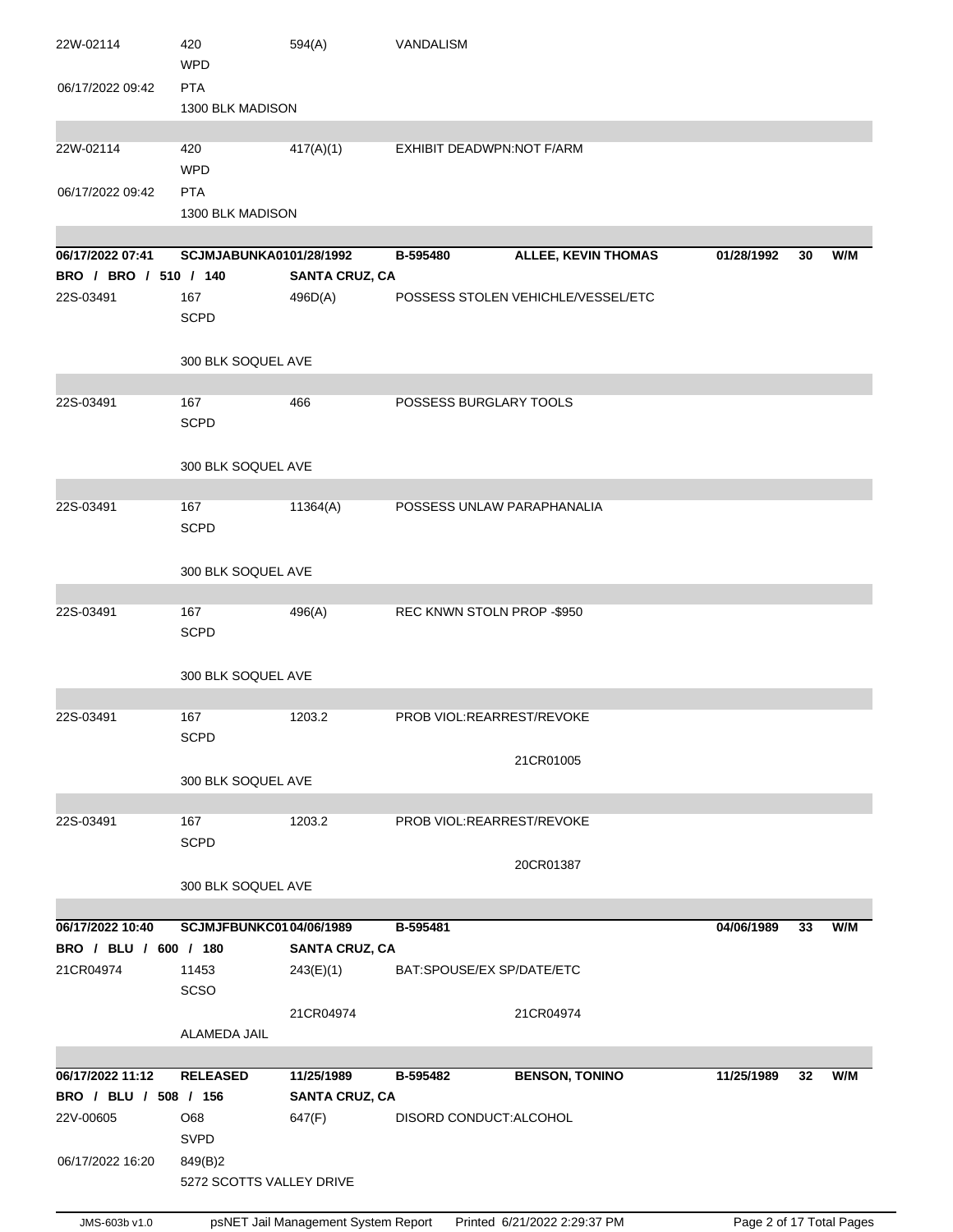| 06/17/2022 11:51      | <b>RELEASED</b>          | 05/16/1997             | B-595483                   | <b>MATA, STARRINA ANGELINA</b> | 05/16/1997     | 25 | H/F |
|-----------------------|--------------------------|------------------------|----------------------------|--------------------------------|----------------|----|-----|
| BRO / BRO / 505 / 120 |                          | <b>SANTA CRUZ, CA</b>  |                            |                                |                |    |     |
|                       |                          |                        |                            |                                |                |    |     |
| 22S-03494             | 190                      | 647(F)                 | DISORD CONDUCT: ALCOHOL    |                                |                |    |     |
|                       | <b>SCPD</b>              |                        |                            |                                |                |    |     |
| 06/18/2022 12:09      | 849(B)2                  |                        |                            |                                |                |    |     |
|                       | OCEAN ST AT WATER ST     |                        |                            |                                |                |    |     |
|                       |                          |                        |                            |                                |                |    |     |
| 06/17/2022 12:09      | SCJMJABUNKA0209/04/1998  |                        | B-595484                   | <b>UGARTE, LOUIE ANTHONY</b>   | 09/04/1998     | 23 | H/M |
| BLK / BRO / 600 / 160 |                          | <b>SANTA CRUZ, CA</b>  |                            |                                |                |    |     |
| 22S-03495             | 181                      | 496(D)                 | ATT 496 PC:STOLEN PROP     |                                |                |    |     |
|                       | <b>SCPD</b>              |                        |                            |                                |                |    |     |
|                       |                          | 21CR03739              |                            | 21CR03739                      |                |    |     |
|                       | HUBBARD ST. / MARKET ST. |                        |                            |                                |                |    |     |
|                       |                          |                        |                            |                                |                |    |     |
| 22S-03495             | 181                      | 11350(A)               | POSSESS NARCOTIC CNTL SUB  |                                |                |    |     |
|                       | <b>SCPD</b>              |                        |                            |                                |                |    |     |
|                       |                          |                        |                            | 22CR02535                      |                |    |     |
|                       | HUBBARD ST. / MARKET ST. |                        |                            |                                |                |    |     |
|                       |                          |                        |                            |                                |                |    |     |
| 22S-03495             | 181                      | 11364(A)               | POSSESS UNLAW PARAPHANALIA |                                |                |    |     |
|                       | <b>SCPD</b>              |                        |                            |                                |                |    |     |
|                       |                          |                        |                            | 22CR02535                      |                |    |     |
|                       | HUBBARD ST. / MARKET ST. |                        |                            |                                |                |    |     |
|                       |                          |                        |                            |                                |                |    |     |
| 06/17/2022 14:29      | <b>RELEASED</b>          | 03/03/1990             | B-595485                   | <b>FERNANDEZ, SANDRA</b>       | 03/03/1990     | 32 | H/F |
| BLK / BRO / 507 / 150 |                          | <b>WATSONVILLE, CA</b> |                            |                                | <b>UNKNOWN</b> |    |     |
|                       |                          |                        |                            |                                |                |    |     |
| 2204573               | 12193                    | 647(F)                 | DISORD CONDUCT: ALCOHOL    |                                |                |    |     |
|                       | SCSO                     |                        |                            |                                |                |    |     |
| 06/18/2022 12:09      | <b>PTA</b>               |                        |                            |                                |                |    |     |
|                       | 6500 BLK SOQUEL DR       |                        |                            |                                |                |    |     |
|                       |                          |                        |                            |                                |                |    |     |
| 2204573               | 12193                    | 148(A)(1)              | OBSTRUCT/ETC PUB OFCR/ETC  |                                |                |    |     |
|                       | <b>SCSO</b>              |                        |                            |                                |                |    |     |
| 06/18/2022 12:09      | <b>PTA</b>               |                        |                            |                                |                |    |     |
|                       | 6500 BLK SOQUEL DR       |                        |                            |                                |                |    |     |
|                       |                          |                        |                            |                                |                |    |     |
| 06/17/2022 17:24      | <b>RELEASED</b>          | 01/01/1983             | B-595486                   | <b>VILLANUEVA, JOEY</b>        | 01/01/1983     | 39 | F/M |
| BLK / BRO / 504 / 145 |                          | <b>MILPITAS, CA</b>    |                            |                                |                |    |     |
| 2204578               | 14489                    | 11364(A)               | POSSESS UNLAW PARAPHANALIA |                                |                |    |     |
|                       | <b>SCSO</b>              |                        |                            |                                |                |    |     |
| 06/20/2022 10:24      | OTH AGENCY               |                        |                            |                                |                |    |     |
|                       | 2600 BLK 41ST AVE        |                        |                            |                                |                |    |     |
|                       |                          |                        |                            |                                |                |    |     |
| 2204578               | 14489                    | 11377(A)               | POSS CONTROLLED SUBSTANCE  |                                |                |    |     |
|                       | <b>SCSO</b>              |                        |                            |                                |                |    |     |
| 06/20/2022 10:24      | OTH AGENCY               |                        |                            |                                |                |    |     |
|                       |                          |                        |                            |                                |                |    |     |
|                       | 2600 BLK 41ST AVE        |                        |                            |                                |                |    |     |
|                       |                          |                        |                            |                                |                |    |     |
| 2204578               | 14489                    | 459.5                  | <b>SHOPLIFTING</b>         |                                |                |    |     |
|                       | <b>SCSO</b>              |                        |                            |                                |                |    |     |
| 06/17/2022 16:20      | м                        | OC WARR                | <b>MILPITAS PD</b>         |                                |                |    |     |
| 06/20/2022 10:24      | OTH AGENCY               | C1915825               |                            | C1915825                       |                |    |     |
|                       | 2600 BLK 41ST AVE        |                        |                            |                                |                |    |     |
|                       |                          |                        |                            |                                |                |    |     |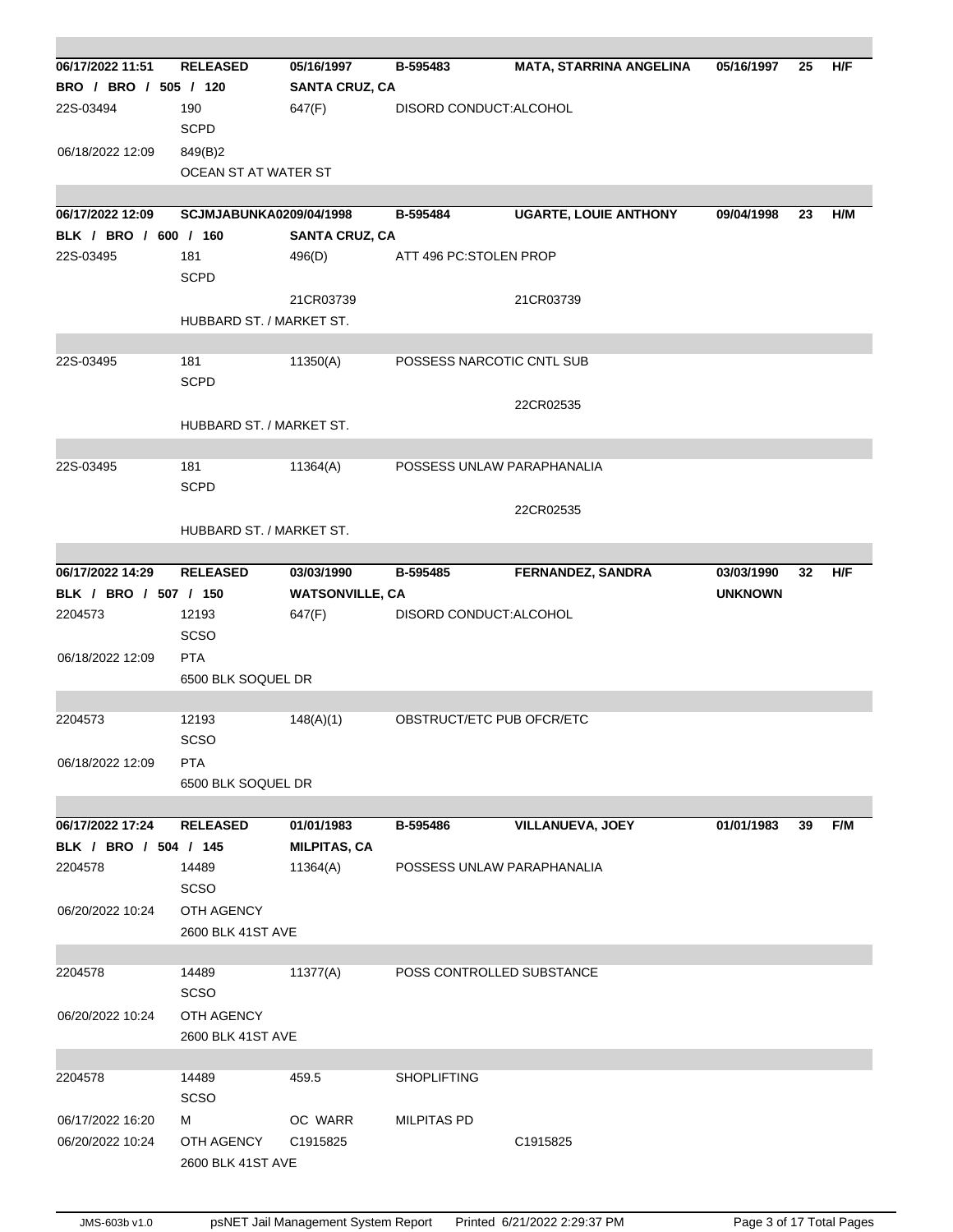| 2204578               | 14489<br>SCSO                  | 460(B)                              | BURGLARY: SECOND DEGREE      |                        |                                      |     |
|-----------------------|--------------------------------|-------------------------------------|------------------------------|------------------------|--------------------------------------|-----|
| 06/17/2022 16:20      | F.                             | OC WARR                             | <b>MILPITAS PD</b>           |                        |                                      |     |
| 06/20/2022 10:24      | OTH AGENCY                     | C2100533                            |                              | C2100533               |                                      |     |
|                       | 2600 BLK 41ST AVE              |                                     |                              |                        |                                      |     |
|                       |                                |                                     |                              |                        |                                      |     |
| 2204578               | 14489                          | 466                                 | POSSESS BURGLARY TOOLS       |                        |                                      |     |
|                       | <b>SCSO</b>                    |                                     |                              |                        |                                      |     |
| 06/17/2022 16:20      | м                              | OC WARR                             | <b>MILPITAS PD</b>           |                        |                                      |     |
| 06/20/2022 10:24      | OTH AGENCY                     | C2100533                            |                              | C2100533               |                                      |     |
|                       | 2600 BLK 41ST AVE              |                                     |                              |                        |                                      |     |
| 2204578               | 14489                          | 460(B)                              | BURGLARY: SECOND DEGREE      |                        |                                      |     |
|                       | SCSO                           |                                     |                              |                        |                                      |     |
| 06/17/2022 16:20      | F.                             | OC WARR                             | SANTA CLARA SO               |                        |                                      |     |
| 06/20/2022 10:24      | OTH AGENCY                     | C1905514                            |                              | C1905514               |                                      |     |
|                       | 2600 BLK 41ST AVE              |                                     |                              |                        |                                      |     |
|                       |                                |                                     |                              |                        |                                      |     |
| 2204578               | 14489                          | 487(A)                              | GRTHFT: \$/LABOR/PROP \$400+ |                        |                                      |     |
|                       | SCSO                           |                                     |                              |                        |                                      |     |
| 06/17/2022 16:20      | F.                             | OC WARR                             | PALO ALTO PD                 |                        |                                      |     |
| 06/20/2022 10:24      | OTH AGENCY                     | B2002307                            |                              | B2002307               |                                      |     |
|                       | 2600 BLK 41ST AVE              |                                     |                              |                        |                                      |     |
| 2204578               | 14489                          | 488                                 | PETTY THEFT                  |                        |                                      |     |
|                       | SCSO                           |                                     |                              |                        |                                      |     |
| 06/17/2022 16:20      | м                              | OC WARR                             | SUNNYVALE PD                 |                        |                                      |     |
| 06/20/2022 10:24      | OTH AGENCY                     | B2002468                            |                              | B2002468               |                                      |     |
|                       | 2600 BLK 41ST AVE              |                                     |                              |                        |                                      |     |
|                       |                                |                                     |                              |                        |                                      |     |
| 2204578               | 14489                          | 488                                 | PETTY THEFT                  |                        |                                      |     |
|                       | SCSO                           |                                     |                              |                        |                                      |     |
| 06/17/2022 16:20      | M                              | OC WARR                             | SUNNYVALE PD                 |                        |                                      |     |
| 06/20/2022 10:24      | OTH AGENCY                     | B2002432                            |                              | B2002432               |                                      |     |
|                       | 2600 BLK 41ST AVE              |                                     |                              |                        |                                      |     |
| 06/17/2022 18:00      |                                |                                     |                              |                        |                                      |     |
| BRO / BRO / 602 / 225 | <b>RELEASED</b>                | 10/05/1987<br><b>SANTA CRUZ, CA</b> | B-595487                     | <b>DUNCAN, COREY J</b> | 10/05/1987<br>34<br><b>CARPENTER</b> | W/M |
| 220617NOR0090         | 1844                           | 273.6(A)                            | VIO ORD: PREVNT DOMES VIOL   |                        |                                      |     |
|                       | CA ST PARKS                    |                                     |                              |                        |                                      |     |
| 06/21/2022 13:49      | TS                             |                                     |                              |                        |                                      |     |
|                       | <b>HENRY COWELL STATE PARK</b> |                                     |                              |                        |                                      |     |
|                       |                                |                                     |                              |                        |                                      |     |
| 220617NOR0090         | 1844                           | 3454                                | PRCS: FLASH INCARCERATION    |                        |                                      |     |
|                       | CA ST PARKS                    |                                     |                              |                        |                                      |     |
| 06/21/2022 13:49      | <b>TS</b>                      |                                     |                              | 21CR003750             |                                      |     |
|                       | HENRY COWELL STATE PARK        |                                     |                              |                        |                                      |     |
|                       |                                |                                     |                              |                        |                                      |     |
| 220617NOR0090         | 1844                           | 3454                                | PRCS: FLASH INCARCERATION    |                        |                                      |     |
|                       | CA ST PARKS                    |                                     |                              |                        |                                      |     |
| 06/21/2022 13:49      | TS                             |                                     |                              | 19CR06984              |                                      |     |
|                       | HENRY COWELL STATE PARK        |                                     |                              |                        |                                      |     |
| 220617NOR0090         | 1844                           | 3454                                | PRCS: FLASH INCARCERATION    |                        |                                      |     |
|                       |                                |                                     |                              |                        |                                      |     |
|                       |                                |                                     |                              |                        |                                      |     |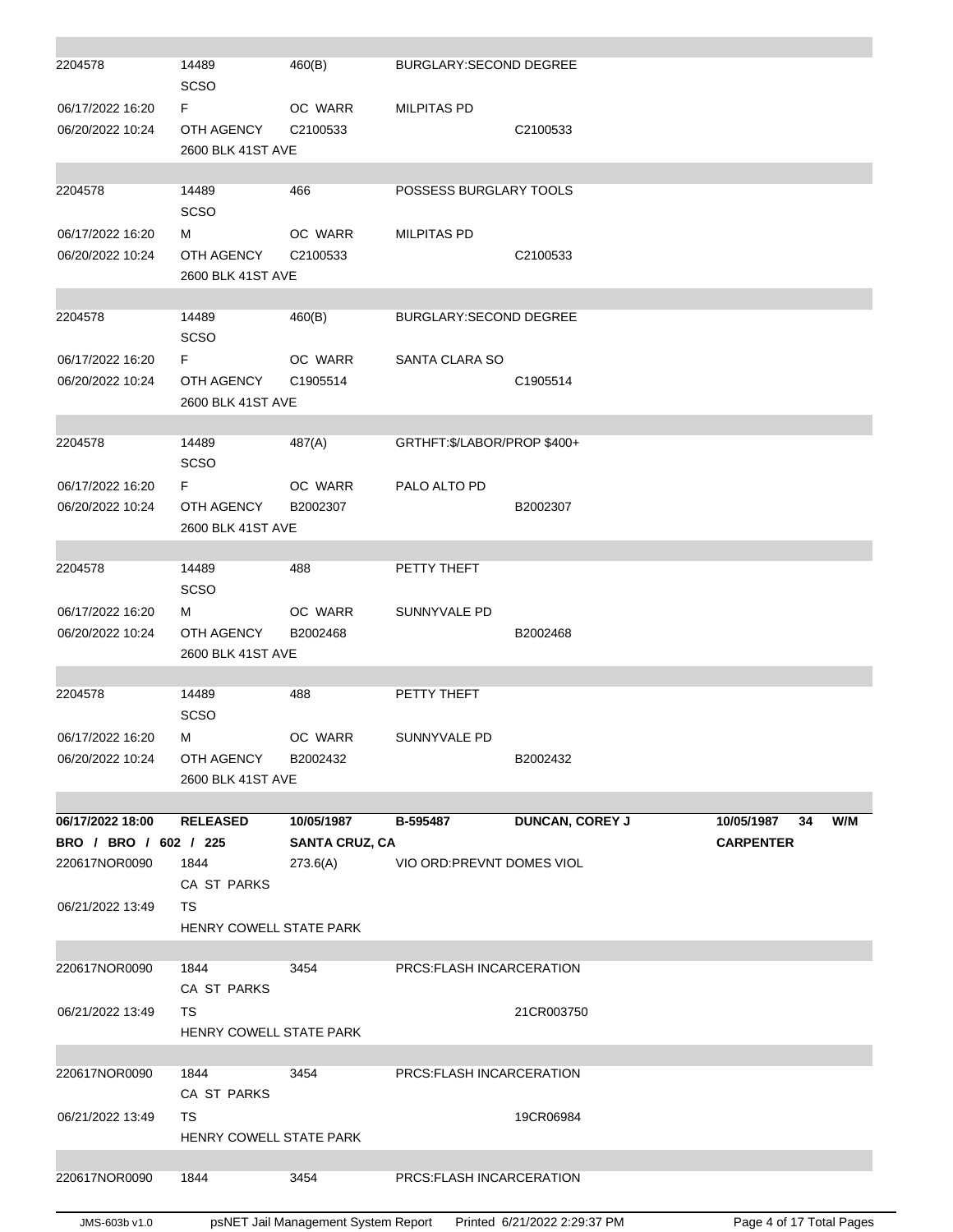|                       | CA ST PARKS                           |                        |                                   |                                     |            |    |     |
|-----------------------|---------------------------------------|------------------------|-----------------------------------|-------------------------------------|------------|----|-----|
| 06/21/2022 13:49      | TS                                    |                        |                                   | 19CR06652                           |            |    |     |
|                       | HENRY COWELL STATE PARK               |                        |                                   |                                     |            |    |     |
| 06/17/2022 18:46      | <b>RELEASED</b>                       | 03/28/1980             | B-595488                          | <b>BUSH, REBECCA ANNE</b>           | 03/28/1980 | 42 | W/F |
| BRO / BLU / 503 / 120 |                                       | <b>SANTA CRUZ, CA</b>  |                                   |                                     |            |    |     |
| 220617NOR-0090        | 1858<br>CA ST PARKS                   | 2800.2(A)              | EVADE PO:DISREGARD SAFETY         |                                     |            |    |     |
| 06/17/2022 16:32      | F.                                    | OC WARR                | MONTEREY CO                       |                                     |            |    |     |
| 06/21/2022 12:31      | OTH AGENCY                            | 21CR003751             |                                   | 21CR003751                          |            |    |     |
|                       | <b>HENRY COWELL STATE PARK</b>        |                        |                                   |                                     |            |    |     |
| 220617NOR-0090        | 1858                                  | 2800.4                 | EVADE PO: WRONG WAY DRIVER        |                                     |            |    |     |
|                       | CA ST PARKS                           |                        |                                   |                                     |            |    |     |
| 06/17/2022 16:32      | F.                                    | OC WARR                | MONTEREY CO                       |                                     |            |    |     |
| 06/21/2022 12:31      | OTH AGENCY<br>HENRY COWELL STATE PARK | 21CR003751             |                                   | 21CR003751                          |            |    |     |
|                       |                                       |                        |                                   |                                     |            |    |     |
| 220617NOR-0090        | 1858<br>CA ST PARKS                   | 182(A)(1)              | <b>CONSPIRACY TO COMMIT CRIME</b> |                                     |            |    |     |
| 06/17/2022 16:32      | F.                                    | OC WARR                | MONTEREY CO                       |                                     |            |    |     |
| 06/21/2022 12:31      | OTH AGENCY                            | 21CR003751             |                                   | 21CR003751                          |            |    |     |
|                       | HENRY COWELL STATE PARK               |                        |                                   |                                     |            |    |     |
| 220617NOR-0090        | 1858                                  | 496(A)                 | REC KNWN STOLN PROP -\$950        |                                     |            |    |     |
|                       | CA ST PARKS                           |                        |                                   |                                     |            |    |     |
| 06/17/2022 16:32      | F.                                    | OC WARR                | MONTEREY CO                       |                                     |            |    |     |
| 06/21/2022 12:31      | OTH AGENCY                            | 21CR003751             |                                   | 21CR003751                          |            |    |     |
|                       | <b>HENRY COWELL STATE PARK</b>        |                        |                                   |                                     |            |    |     |
| 220617NOR-0090        | 1858                                  | 148(A)(1)              | OBSTRUCT/ETC PUB OFCR/ETC         |                                     |            |    |     |
|                       | CA ST PARKS                           |                        |                                   |                                     |            |    |     |
| 06/17/2022 16:32      | м                                     | OC WARR                | SANTA CLARA CO                    |                                     |            |    |     |
| 06/21/2022 12:31      | OTH AGENCY C2000060                   |                        |                                   | C2000060                            |            |    |     |
|                       | <b>HENRY COWELL STATE PARK</b>        |                        |                                   |                                     |            |    |     |
| 220617NOR-0090        | 1858                                  | 11377(A)               | POSSESS CNTL SUB                  |                                     |            |    |     |
|                       | CA ST PARKS                           |                        |                                   |                                     |            |    |     |
| 06/17/2022 16:32      | м                                     | OC WARR                | SANTA CLARA CO                    |                                     |            |    |     |
| 06/21/2022 12:31      | OTH AGENCY                            | C2000060               |                                   | C2000060                            |            |    |     |
|                       | HENRY COWELL STATE PARK               |                        |                                   |                                     |            |    |     |
|                       |                                       |                        |                                   |                                     |            |    |     |
| 220617NOR-0090        | 1858                                  | 11364(A)               | POSSESS UNLAW PARAPHANALIA        |                                     |            |    |     |
|                       | CA ST PARKS                           |                        |                                   |                                     |            |    |     |
| 06/17/2022 16:32      | м                                     | OC WARR                | SANTA CLARA CO                    |                                     |            |    |     |
| 06/21/2022 12:31      | OTH AGENCY                            | C2000060               |                                   | C2000060                            |            |    |     |
|                       | HENRY COWELL STATE PARK               |                        |                                   |                                     |            |    |     |
| 06/17/2022 19:20      | SCJMJA161                             | 01/27/1990             | B-595489                          | RAMIREZ, JOSUE ALEJANDRO 01/27/1990 |            | 32 | H/M |
| BLK / BRO / 508 / 130 |                                       | <b>WATSONVILLE, CA</b> |                                   |                                     |            |    |     |
| 22W-02117             | 366                                   | 243.4(A)               | <b>SEXUAL BATTERY</b>             |                                     |            |    |     |
|                       | <b>WPD</b>                            |                        |                                   |                                     |            |    |     |
| 06/17/2022 15:50      | F.                                    |                        | **INCREASE**                      |                                     |            |    |     |
|                       |                                       |                        |                                   | 22CR02541                           |            |    |     |
|                       | E BEACH ST AT CARR ST                 |                        |                                   |                                     |            |    |     |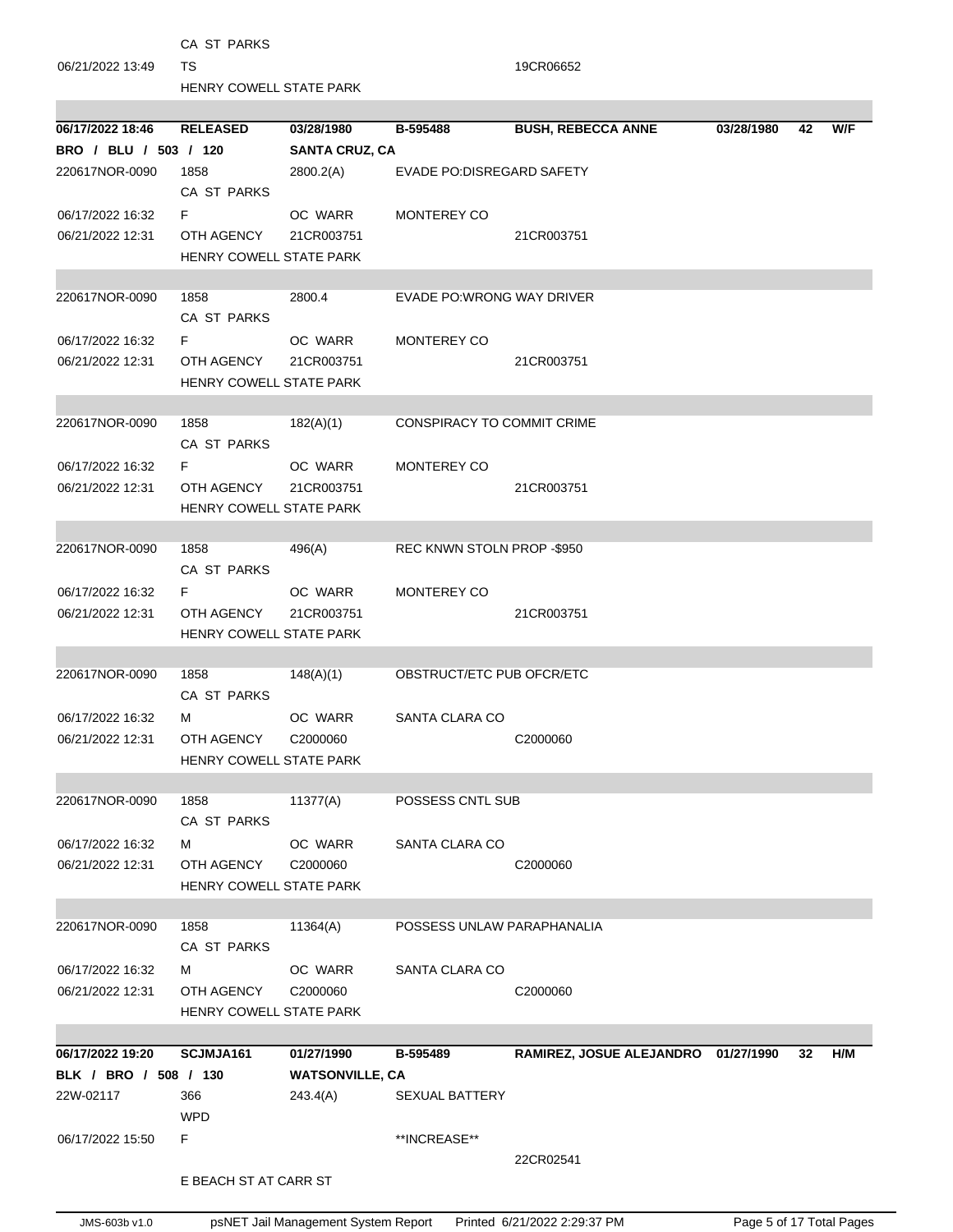| JMS-603b v1.0                             |                          | psNET Jail Management System Report              |                           | Printed 6/21/2022 2:29:37 PM    | Page 6 of 17 Total Pages |    |     |
|-------------------------------------------|--------------------------|--------------------------------------------------|---------------------------|---------------------------------|--------------------------|----|-----|
| 2204583                                   | 13564                    | 10852                                            | TAMPER WITH VEHICLE       |                                 |                          |    |     |
|                                           |                          |                                                  |                           |                                 |                          |    |     |
|                                           | OCEAN ST/ PRYCE ST       | 20CR05058                                        |                           | 20CR05058                       |                          |    |     |
|                                           | SCSO                     |                                                  |                           |                                 |                          |    |     |
| 2204583                                   | 13564                    | 10851(A)                                         | <b>VEHICLE THEFT</b>      |                                 |                          |    |     |
|                                           | OCEAN ST/ PRYCE ST       |                                                  |                           |                                 |                          |    |     |
|                                           |                          | 21CR03872                                        |                           | 21CR03872                       |                          |    |     |
|                                           | SCSO                     |                                                  |                           |                                 |                          |    |     |
| 2204583                                   | 13564                    | 10851(A)                                         | <b>VEHICLE THEFT</b>      |                                 |                          |    |     |
| 06/17/2022 19:38<br>BRO / BRO / 503 / 100 |                          | SCJMJABUNKA0311/19/1992<br><b>SANTA CRUZ, CA</b> | B-595490                  | <b>LICAUSI, DOMINICK CASPER</b> | 11/19/1992               | 29 | W/M |
|                                           |                          |                                                  |                           |                                 |                          |    |     |
|                                           | E BEACH ST AT CARR ST    |                                                  |                           |                                 |                          |    |     |
|                                           |                          |                                                  |                           | 22CR02541                       |                          |    |     |
| 06/17/2022 15:50                          | м                        |                                                  | **INCREASE**              |                                 |                          |    |     |
| 22W-02117                                 | 366<br><b>WPD</b>        | 243(B)                                           | BATT PO/EMERG PRSNL/ETC   |                                 |                          |    |     |
|                                           |                          |                                                  |                           |                                 |                          |    |     |
|                                           | E BEACH ST AT CARR ST    |                                                  |                           |                                 |                          |    |     |
|                                           |                          |                                                  |                           | 22CR02541                       |                          |    |     |
| 06/17/2022 15:50                          | F                        |                                                  | **INCREASE**              |                                 |                          |    |     |
| 22W-02117                                 | 366<br><b>WPD</b>        | 288(B)(1)                                        | L&L W/CHILD -14:FORCE/ETC |                                 |                          |    |     |
|                                           |                          |                                                  |                           |                                 |                          |    |     |
|                                           | E BEACH ST AT CARR ST    |                                                  |                           |                                 |                          |    |     |
|                                           |                          | 21CR02308                                        |                           | 21CR02308                       |                          |    |     |
| 22W-02117                                 | 366<br><b>WPD</b>        | 140(A)                                           | THRET FORCE/ETC: WIT/VICT |                                 |                          |    |     |
|                                           |                          |                                                  |                           |                                 |                          |    |     |
|                                           | E BEACH ST AT CARR ST    |                                                  |                           |                                 |                          |    |     |
|                                           |                          |                                                  |                           | 22CR02541                       |                          |    |     |
| 06/17/2022 15:50                          | <b>WPD</b><br>м          |                                                  | **INCREASE**              |                                 |                          |    |     |
| 22W-02117                                 | 366                      | 148(A)(1)                                        | OBSTRUCT/ETC PUB OFCR/ETC |                                 |                          |    |     |
|                                           |                          |                                                  |                           |                                 |                          |    |     |
|                                           | E BEACH ST AT CARR ST    |                                                  |                           |                                 |                          |    |     |
| 06/17/2022 15:50                          | м                        |                                                  | **INCREASE**              |                                 |                          |    |     |
|                                           | <b>WPD</b>               |                                                  |                           |                                 |                          |    |     |
| 22W-02117                                 | 366                      | 241(B)                                           | ASLT PO/EMERG PRSNL/ETC   |                                 |                          |    |     |
|                                           | E BEACH ST AT CARR ST    |                                                  |                           |                                 |                          |    |     |
|                                           |                          |                                                  |                           | 22CR02541                       |                          |    |     |
| 06/17/2022 15:50                          | F                        |                                                  | PC1192.7(C), PC667.5(C)   |                                 |                          |    |     |
| 22W-02117                                 | 366<br><b>WPD</b>        | 207(A)                                           | <b>KIDNAPPING</b>         |                                 |                          |    |     |
|                                           |                          |                                                  |                           |                                 |                          |    |     |
|                                           | <b>BEACH ST/ CARR ST</b> |                                                  |                           |                                 |                          |    |     |
| 06/17/2022 15:30                          | м                        |                                                  | **INCREASE**              |                                 |                          |    |     |
|                                           | <b>WPD</b>               |                                                  |                           |                                 |                          |    |     |
| 22W-02120                                 | 417                      | 242                                              | BATTERY ON PERSON         |                                 |                          |    |     |
|                                           |                          |                                                  |                           |                                 |                          |    |     |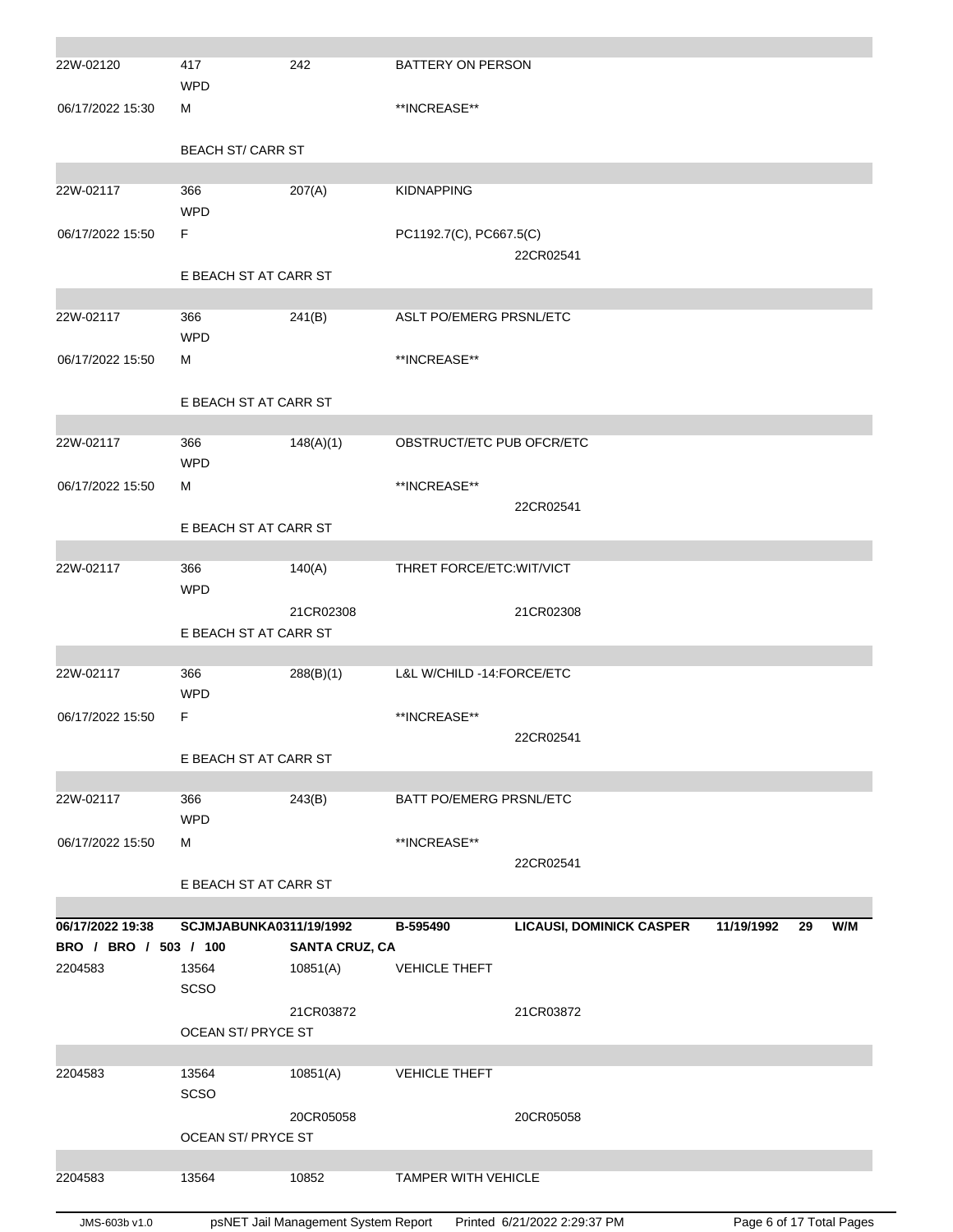|                       | <b>SCSO</b>               |                       |                                  |                                     |                 |    |     |
|-----------------------|---------------------------|-----------------------|----------------------------------|-------------------------------------|-----------------|----|-----|
|                       |                           | 21CR04177             |                                  | 21CR04177                           |                 |    |     |
|                       | <b>OCEAN ST/ PRYCE ST</b> |                       |                                  |                                     |                 |    |     |
|                       |                           |                       |                                  |                                     |                 |    |     |
| 2204583               | 13564                     | 647(H)                | LOITER/ETC PRIVATE PROP          |                                     |                 |    |     |
|                       | <b>SCSO</b>               |                       |                                  |                                     |                 |    |     |
|                       |                           | 21CR04177             |                                  | 21CR04177                           |                 |    |     |
|                       | OCEAN ST/ PRYCE ST        |                       |                                  |                                     |                 |    |     |
|                       |                           |                       |                                  |                                     |                 |    |     |
| 2204583               | 13564                     | 11364(A)              | POSSESS UNLAW PARAPHANALIA       |                                     |                 |    |     |
|                       |                           |                       |                                  |                                     |                 |    |     |
|                       | <b>SCSO</b>               |                       |                                  |                                     |                 |    |     |
|                       |                           | 21CR04156             |                                  | 21CR04156                           |                 |    |     |
|                       | <b>OCEAN ST/ PRYCE ST</b> |                       |                                  |                                     |                 |    |     |
|                       |                           |                       |                                  |                                     |                 |    |     |
| 2204583               | 13564                     | 647(F)                | DISORD CONDUCT: ALCOHOL          |                                     |                 |    |     |
|                       | <b>SCSO</b>               |                       |                                  |                                     |                 |    |     |
|                       |                           | 21CR04156             |                                  | 21CR04156                           |                 |    |     |
|                       | <b>OCEAN ST/ PRYCE ST</b> |                       |                                  |                                     |                 |    |     |
|                       |                           |                       |                                  |                                     |                 |    |     |
| 2204583               | 13564                     | 148(A)(1)             | OBSTRUCT/ETC PUB OFCR/ETC        |                                     |                 |    |     |
|                       | <b>SCSO</b>               |                       |                                  |                                     |                 |    |     |
|                       |                           | 22CR00211             |                                  | 22CR00211                           |                 |    |     |
|                       | <b>OCEAN ST/ PRYCE ST</b> |                       |                                  |                                     |                 |    |     |
|                       |                           |                       |                                  |                                     |                 |    |     |
| 2204583               | 13564                     | 11364(A)              | POSSESS UNLAW PARAPHANALIA       |                                     |                 |    |     |
|                       | <b>SCSO</b>               |                       |                                  |                                     |                 |    |     |
|                       |                           | 21CR03372             |                                  | 21CR03372                           |                 |    |     |
|                       | <b>OCEAN ST/ PRYCE ST</b> |                       |                                  |                                     |                 |    |     |
|                       |                           |                       |                                  |                                     |                 |    |     |
| 2204583               | 13564                     | 11364(A)              | POSSESS UNLAW PARAPHANALIA       |                                     |                 |    |     |
|                       | <b>SCSO</b>               |                       |                                  |                                     |                 |    |     |
|                       |                           |                       |                                  |                                     |                 |    |     |
|                       | <b>OCEAN ST/ PRYCE ST</b> | 21CR03372             |                                  | 21CR03372                           |                 |    |     |
|                       |                           |                       |                                  |                                     |                 |    |     |
| 2204583               | 13564                     | 11350(A)              | POSSESS NARCOTIC CNTL SUB        |                                     |                 |    |     |
|                       |                           |                       |                                  |                                     |                 |    |     |
|                       | SCSO                      |                       |                                  |                                     |                 |    |     |
|                       |                           | 21CR03372             |                                  | 21CR03372                           |                 |    |     |
|                       | <b>OCEAN ST/ PRYCE ST</b> |                       |                                  |                                     |                 |    |     |
|                       |                           |                       |                                  |                                     |                 |    |     |
| 06/17/2022 21:31      | <b>RELEASED</b>           | 05/09/1996            | B-595491                         | GARTHWAITE, LUCAS HUDSON 05/09/1996 |                 | 26 | W/M |
| BLN / HAZ / 510 / 155 |                           | <b>SANTA CRUZ, CA</b> |                                  |                                     | <b>HARDWARE</b> |    |     |
| 2204588               | 13497                     | 273.5                 | <b>INFLICT CRPL INJ SP/COHAB</b> |                                     |                 |    |     |
|                       | SCSO                      |                       |                                  |                                     |                 |    |     |
| 06/18/2022 16:41      | <b>BOND</b>               |                       |                                  |                                     |                 |    |     |
|                       | 1000 BLK AMESTI RD        |                       |                                  |                                     |                 |    |     |
|                       |                           |                       |                                  |                                     |                 |    |     |
| 2204588               | 13497                     | 594(A)                | VANDALISM                        |                                     |                 |    |     |
|                       | <b>SCSO</b>               |                       |                                  |                                     |                 |    |     |
| 06/18/2022 16:41      | <b>BOND</b>               |                       |                                  |                                     |                 |    |     |
|                       | 1000 BLK AMESTI RD        |                       |                                  |                                     |                 |    |     |
|                       |                           |                       |                                  |                                     |                 |    |     |
| 06/17/2022 22:34      | <b>RELEASED</b>           | 03/25/1998            | B-595492                         | LOPEZ, GABRIEL                      | 03/25/1998      | 24 | H/M |
| BLK / BRO / 600 / 200 |                           | <b>SANTA CRUZ, CA</b> |                                  |                                     | <b>WELDER</b>   |    |     |
| 22S-3509              | 133                       | 273.5(A)              | INF CORP INJ:SPOUSE/COHAB        |                                     |                 |    |     |
|                       | <b>SCPD</b>               |                       |                                  |                                     |                 |    |     |
|                       |                           |                       |                                  |                                     |                 |    |     |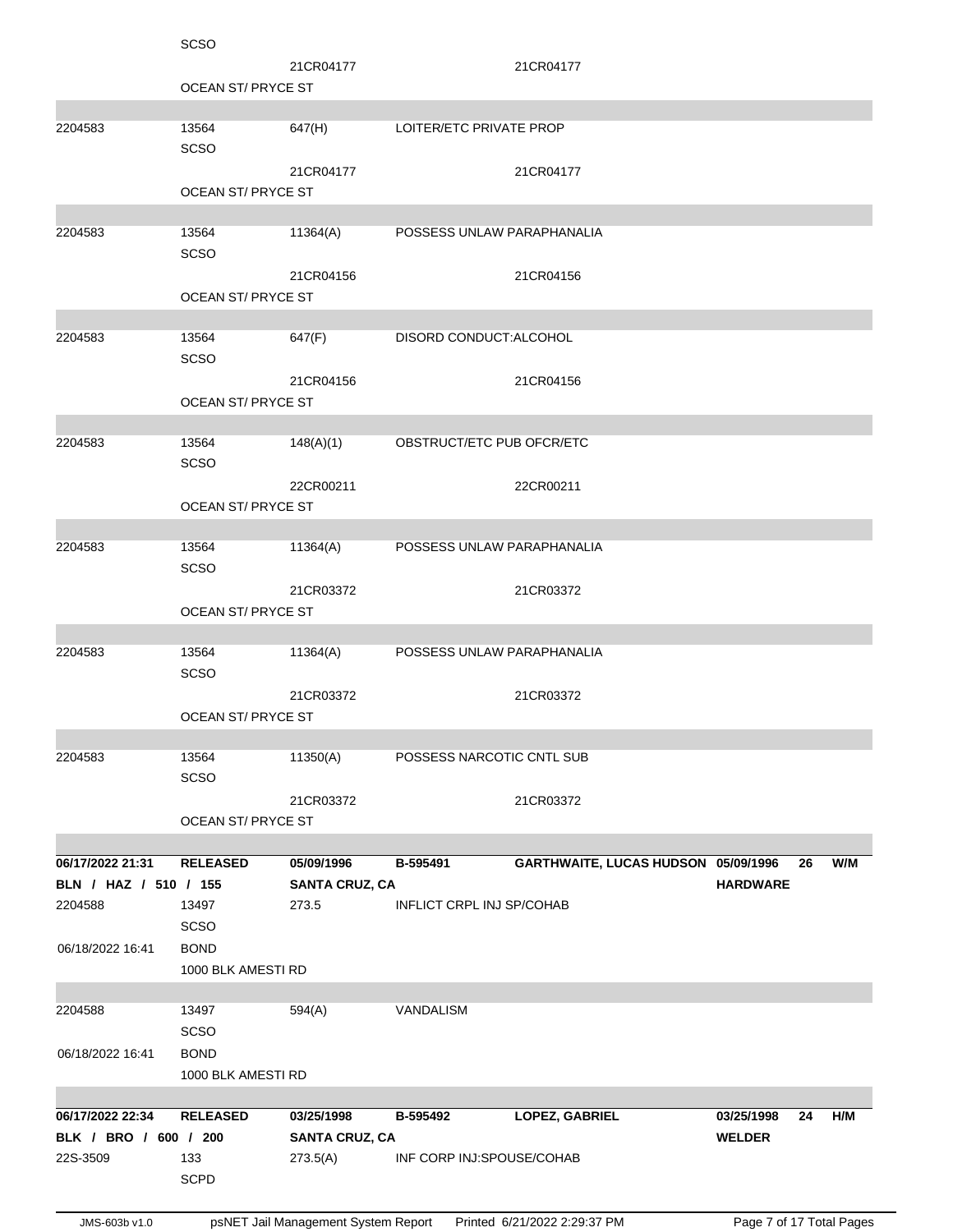| 06/18/2022 16:41      | <b>BOND</b>                              |                              |                             |                                               |                  |    |     |
|-----------------------|------------------------------------------|------------------------------|-----------------------------|-----------------------------------------------|------------------|----|-----|
|                       | 1-100 BLK MUNICIPAL WHARF                |                              |                             |                                               |                  |    |     |
| 06/17/2022 23:31      | <b>RELEASED</b>                          | 03/26/2004                   | B-595493                    | <b>ANDERSEN, REBECCA</b>                      | 03/26/2004       | 18 | W/F |
| BRO / BLU / 502 / 120 |                                          | <b>RENO, NV</b>              |                             |                                               |                  |    |     |
| 22S-03510             | 157                                      | 243(E)(1)                    | BAT:SPOUSE/EX SP/DATE/ETC   |                                               |                  |    |     |
|                       | <b>SCPD</b>                              |                              |                             |                                               |                  |    |     |
| 06/19/2022 00:16      | <b>BOND</b>                              |                              |                             |                                               |                  |    |     |
|                       | 400 BLK BEACH ST                         |                              |                             |                                               |                  |    |     |
|                       |                                          |                              |                             |                                               |                  |    |     |
| 06/17/2022 23:47      | <b>RELEASED</b>                          | 08/28/1981                   | B-595494                    | <b>AQUINO GOMEZ, AGUSTIN</b><br><b>FELIPE</b> | 08/28/1981       | 40 | H/M |
| BLK / BLK / 508 / 186 |                                          | <b>SANTA CRUZ, CA</b>        |                             |                                               | <b>CHEF</b>      |    |     |
| M083172022            | 21877<br><b>CHP</b>                      | 23152(A)/23152(B)DUI:ALCOHOL |                             |                                               |                  |    |     |
| 06/18/2022 16:06      | <b>BOND</b>                              |                              |                             |                                               |                  |    |     |
|                       | BROADWAY ST AND SUMNER ST                |                              |                             |                                               |                  |    |     |
|                       |                                          |                              |                             |                                               |                  |    |     |
| M083172022            | 21877<br><b>CHP</b>                      | 422                          | THRTN CRIME: INT: TERRORIZE |                                               |                  |    |     |
|                       |                                          |                              |                             |                                               |                  |    |     |
| 06/18/2022 16:06      | <b>BOND</b><br>BROADWAY ST AND SUMNER ST | 19CR06366                    |                             | 19CR06366                                     |                  |    |     |
|                       |                                          |                              |                             |                                               |                  |    |     |
| 06/18/2022 02:02      | <b>RELEASED</b>                          | 10/04/2002                   | B-595495                    | <b>MENDOZA, FABIAN DAVID</b>                  | 10/04/2002       | 19 | H/M |
| BLK / BRO / 509 / 165 |                                          | <b>WATSONVILLE, CA</b>       |                             |                                               | <b>CAREGIVER</b> |    |     |
| 2203129               | 14161<br><b>SCSO</b>                     | 182(A)(1)                    | CONSPIRACY:COMMIT CRIME     |                                               |                  |    |     |
| 06/18/2022 00:33      | F.                                       |                              | **INCREASE**                |                                               |                  |    |     |
| 06/18/2022 22:08      | <b>BOND</b>                              |                              | <b>INCREASE</b>             |                                               |                  |    |     |
|                       | 200 BLK GREEN VALLEY RD                  |                              |                             |                                               |                  |    |     |
|                       |                                          |                              |                             |                                               |                  |    |     |
| 2203129               | 14161<br><b>SCSO</b>                     | 653F(B)                      | SOLICIT TO COMMIT MURDER    |                                               |                  |    |     |
| 06/18/2022 00:33      | F                                        |                              | **INCREASE**                |                                               |                  |    |     |
| 06/18/2022 22:08      | <b>BOND</b>                              |                              | <b>INCREASE</b>             |                                               |                  |    |     |
|                       | 200 BLK GREEN VALLEY RD                  |                              |                             |                                               |                  |    |     |
|                       |                                          |                              |                             |                                               |                  |    |     |
| 2204594               | 14161<br><b>SCSO</b>                     | 25400(A)(1)                  |                             | CARRY CONCEALED WEAPON IN VEHICLE             |                  |    |     |
| 06/18/2022 00:34      | F.                                       |                              | **INCREASE**                |                                               |                  |    |     |
| 06/18/2022 22:08      | <b>BOND</b>                              |                              | <b>INCREASE</b>             |                                               |                  |    |     |
|                       | 200 BLK GREEN VALLEY RD                  |                              |                             |                                               |                  |    |     |
|                       |                                          |                              |                             |                                               |                  |    |     |
| 2204594               | 14161<br><b>SCSO</b>                     | 25850(A)                     | CRRY LOAD F/ARM PUB PLACE   |                                               |                  |    |     |
| 06/18/2022 00:34      | м                                        |                              | **INCREASE**                |                                               |                  |    |     |
| 06/18/2022 22:08      | <b>BOND</b>                              |                              | <b>INCREASE</b>             |                                               |                  |    |     |
|                       | 200 BLK GREEN VALLEY RD                  |                              |                             |                                               |                  |    |     |
| 2204594               | 14161                                    | 148.9(A)                     | FALSE ID TO SPECIFIC PO'S   |                                               |                  |    |     |
|                       | <b>SCSO</b>                              |                              |                             |                                               |                  |    |     |
| 06/18/2022 00:34      | м                                        |                              | **INCREASE**                |                                               |                  |    |     |
| 06/18/2022 22:08      | <b>BOND</b>                              |                              | <b>INCREASE</b>             |                                               |                  |    |     |
|                       | 200 BLK GREEN VALLEY RD                  |                              |                             |                                               |                  |    |     |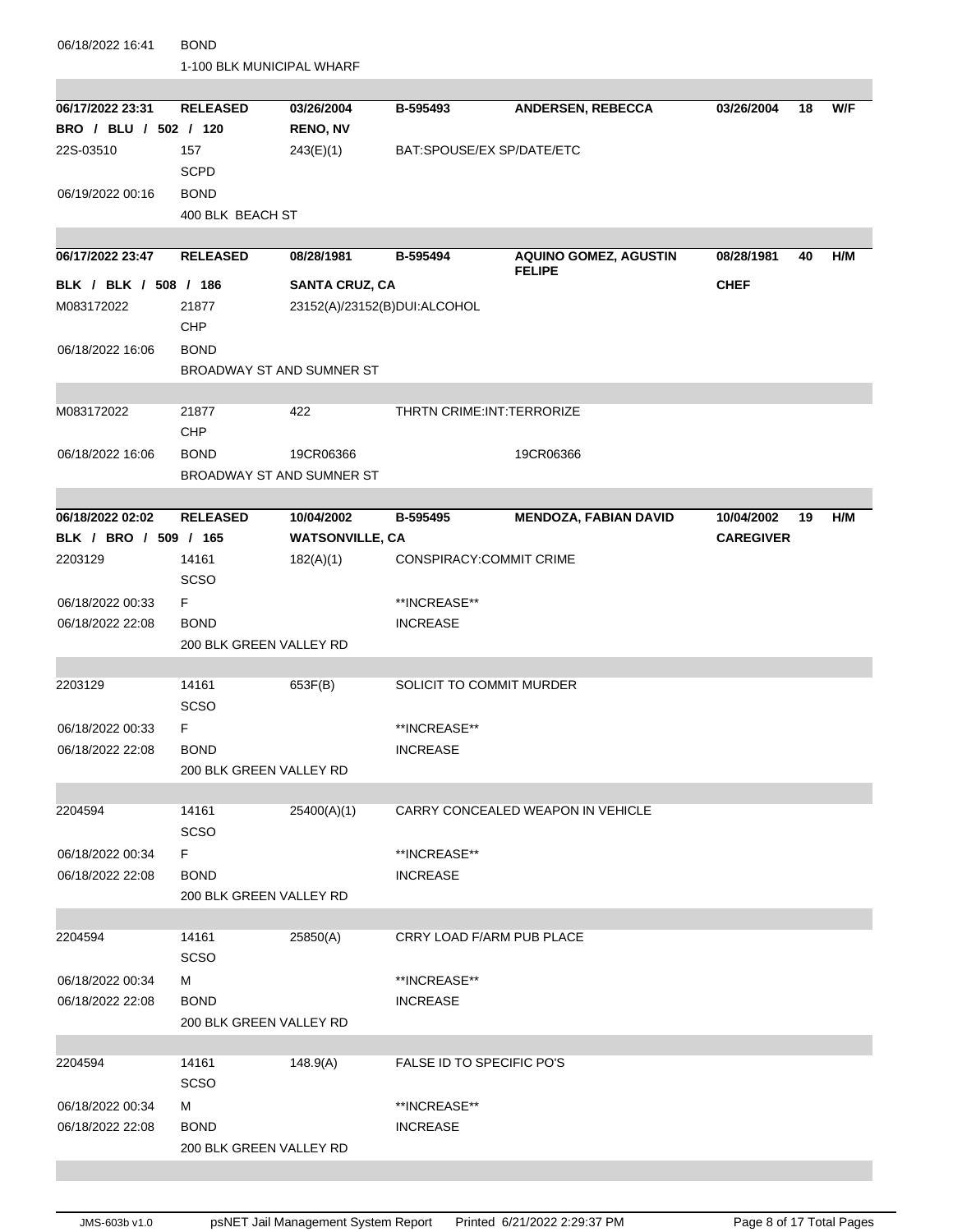| BRO / BRO / 508 / 150<br>2204594 | <b>RELEASED</b>            | 08/16/1999                   | B-595496                   | PARTIDA NAVA, IZEL                             | 08/16/1999             | 22 | H/M |
|----------------------------------|----------------------------|------------------------------|----------------------------|------------------------------------------------|------------------------|----|-----|
|                                  |                            | <b>FRESNO, CA</b>            |                            |                                                | <b>CHIEF</b>           |    |     |
|                                  | 14161                      | 23152(F)                     | DUI ALCOHOL/DRUG           |                                                |                        |    |     |
|                                  | <b>SCSO</b>                |                              |                            |                                                |                        |    |     |
| 06/18/2022 16:29                 | <b>BOND</b>                | 19CR04967                    |                            | 19CR04967                                      |                        |    |     |
|                                  | 200 BLK GREEN VALLEY RD    |                              |                            |                                                |                        |    |     |
|                                  |                            |                              |                            |                                                |                        |    |     |
| 2204594                          | 14161                      | 273A(B)                      | WILLFUL CRUELTY TO CHILD   |                                                |                        |    |     |
|                                  | <b>SCSO</b>                |                              |                            |                                                |                        |    |     |
| 06/18/2022 16:29                 | <b>BOND</b>                | 19CR04967                    |                            | 19CR04967                                      |                        |    |     |
|                                  | 200 BLK GREEN VALLEY RD    |                              |                            |                                                |                        |    |     |
|                                  |                            |                              |                            |                                                |                        |    |     |
| 2204594                          | 14161                      | 12500(A)                     | DRIVE W/O LICENSE          |                                                |                        |    |     |
|                                  | <b>SCSO</b>                |                              |                            |                                                |                        |    |     |
| 06/18/2022 16:29                 | <b>BOND</b>                | 19CR04967                    |                            | 19CR04967                                      |                        |    |     |
|                                  | 200 BLK GREEN VALLEY RD    |                              |                            |                                                |                        |    |     |
|                                  |                            |                              |                            |                                                |                        |    |     |
| 2204594                          | 14161                      | 23222(B)                     | POSS MARIJUANA W/DRIVING   |                                                |                        |    |     |
|                                  | <b>SCSO</b>                |                              |                            |                                                |                        |    |     |
| 06/18/2022 16:29                 | <b>BOND</b>                | 19CR04967                    |                            | 19CR04967                                      |                        |    |     |
|                                  | 200 BLK GREEN VALLEY RD    |                              |                            |                                                |                        |    |     |
|                                  |                            |                              |                            |                                                |                        |    |     |
| 2204594                          | 14161                      | 22349(A)                     | EXCEED SPEED ON HIGHWAY    |                                                |                        |    |     |
|                                  | <b>SCSO</b>                |                              |                            |                                                |                        |    |     |
| 06/18/2022 16:29                 | <b>BOND</b>                | 19CR04967                    |                            | 19CR04967                                      |                        |    |     |
|                                  | 200 BLK GREEN VALLEY RD    |                              |                            |                                                |                        |    |     |
|                                  |                            |                              |                            |                                                |                        |    |     |
| 06/18/2022 03:30                 | <b>RELEASED</b>            | 07/17/1994                   | B-595497                   | <b>VELASCOMORALES, DANIEL</b><br><b>ISAIAS</b> | 07/17/1994             | 27 | H/M |
| BLK / BRO / 507 / 150            |                            | <b>SANTA CRUZ, CA</b>        |                            |                                                | <b>DRIVER</b>          |    |     |
| M083472022                       | 22125                      | 23152(A)/23152(B)DUI:ALCOHOL |                            |                                                |                        |    |     |
|                                  | CHP                        |                              |                            |                                                |                        |    |     |
|                                  |                            |                              |                            |                                                |                        |    |     |
| 06/18/2022 12:19                 | <b>PTA</b>                 |                              |                            |                                                |                        |    |     |
|                                  | SR-129, EO MURPHY CROSSING |                              |                            |                                                |                        |    |     |
|                                  |                            |                              |                            |                                                |                        |    |     |
| 06/18/2022 03:53                 | <b>RELEASED</b>            | 02/25/1979                   | B-595498                   | <b>GONZALES, ELISHA</b>                        | 02/25/1979             | 43 | H/F |
| BLK / BRO / 501 / 125            |                            | <b>SANTA CRUZ, CA</b>        |                            |                                                | <b>SHIF SUPERVISOR</b> |    |     |
| M-0832-720-22                    | 22162                      | 23152(A)/23152(B)DUI:ALCOHOL |                            |                                                |                        |    |     |
|                                  | <b>CHP</b>                 |                              |                            |                                                |                        |    |     |
| 06/19/2022 04:06                 | <b>BAIL-OR</b>             |                              |                            |                                                |                        |    |     |
|                                  | AIRPORT BL AT FREEDOPM BL  |                              |                            |                                                |                        |    |     |
|                                  |                            |                              |                            |                                                |                        |    |     |
| M-0832-720-22                    | 22162                      | 12951(A)                     | DRIVE W/O VALID LICENSE    |                                                |                        |    |     |
|                                  | <b>CHP</b>                 |                              |                            |                                                |                        |    |     |
| 06/19/2022 04:06                 | <b>BAIL-OR</b>             |                              |                            |                                                |                        |    |     |
|                                  | AIRPORT BL AT FREEDOPM BL  |                              |                            |                                                |                        |    |     |
|                                  |                            |                              |                            |                                                |                        |    |     |
| M-0832-720-22                    | 22162                      | 1203.2                       | PROB VIOL: REARREST/REVOKE |                                                |                        |    |     |
|                                  | CHP                        |                              |                            |                                                |                        |    |     |
| 06/19/2022 04:06                 | <b>BAIL-OR</b>             |                              |                            | 19CR04052                                      |                        |    |     |
|                                  | AIRPORT BL AT FREEDOPM BL  |                              |                            |                                                |                        |    |     |
|                                  |                            |                              |                            |                                                |                        |    |     |
| 06/18/2022 04:07                 | <b>RELEASED</b>            | 06/08/1996                   | B-595499                   | <b>VIDALES IBARRA, YANELI</b>                  | 06/08/1996             | 26 | H/F |
| BLK / BRO / 510 / 180            |                            | <b>SAN JOSE, CA</b>          |                            |                                                | <b>SALES ASSOCIATE</b> |    |     |
| 22S-03514                        | 167                        | 23152(A)                     | DUI ALCOHOL                |                                                |                        |    |     |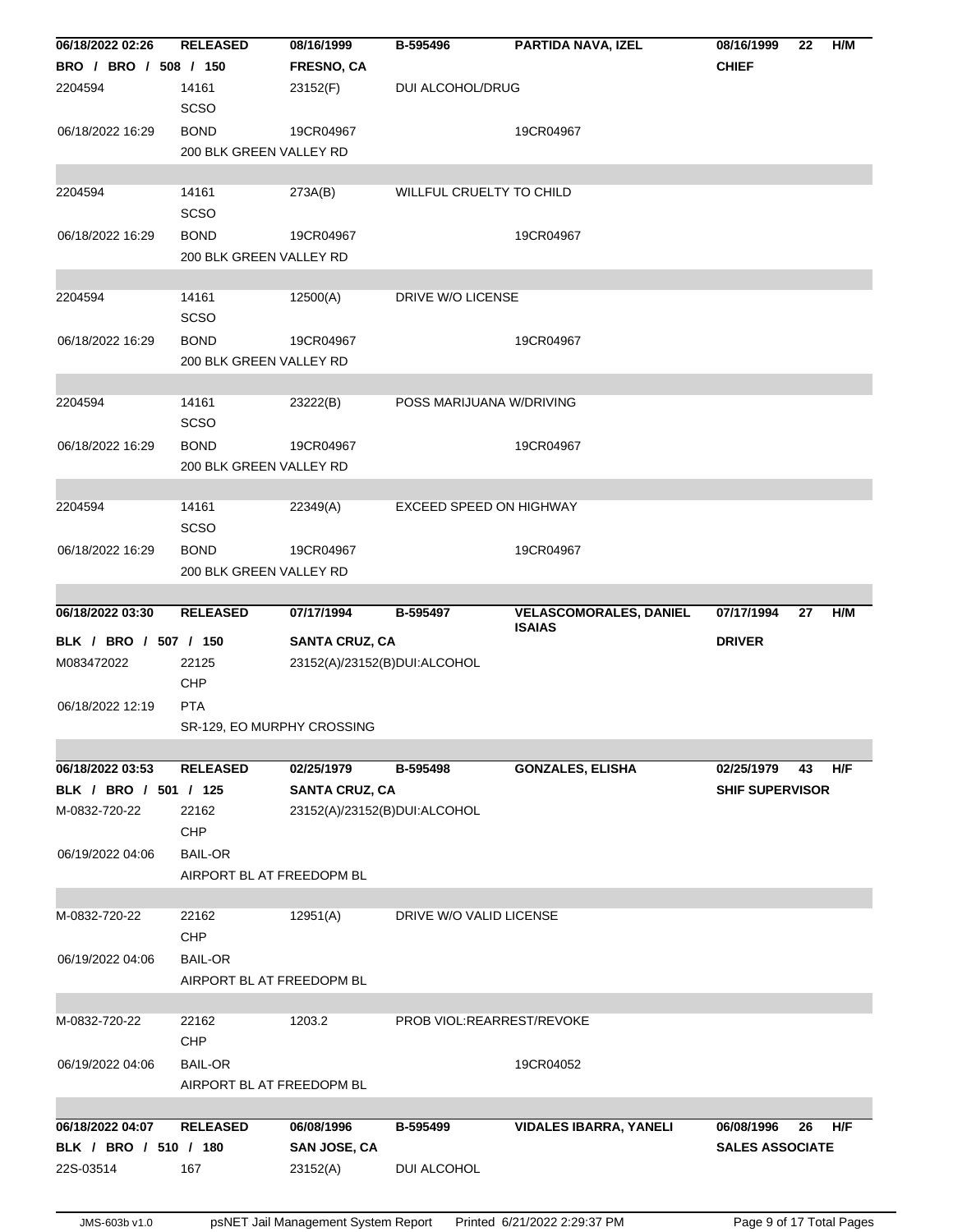|                       | <b>SCPD</b>               |                                |                                  |                               |                  |    |     |
|-----------------------|---------------------------|--------------------------------|----------------------------------|-------------------------------|------------------|----|-----|
| 06/18/2022 15:36      | <b>PTA</b>                |                                |                                  |                               |                  |    |     |
|                       | <b>HWY 17/ PASATIEMPO</b> |                                |                                  |                               |                  |    |     |
| 22S-03514             | 167                       | 23152(B)                       | DUI ALCOHOL/0.08 PERCENT         |                               |                  |    |     |
|                       | <b>SCPD</b>               |                                |                                  |                               |                  |    |     |
| 06/18/2022 15:36      | <b>PTA</b>                |                                |                                  |                               |                  |    |     |
|                       | <b>HWY 17/ PASATIEMPO</b> |                                |                                  |                               |                  |    |     |
|                       |                           |                                |                                  |                               |                  |    |     |
| 22S-03514             | 167                       | 23103(A)                       | <b>RECKLESS DRIVING: HIGHWAY</b> |                               |                  |    |     |
|                       | <b>SCPD</b>               |                                |                                  |                               |                  |    |     |
| 06/18/2022 15:36      | <b>PTA</b>                |                                |                                  |                               |                  |    |     |
|                       | HWY 17/ PASATIEMPO        |                                |                                  |                               |                  |    |     |
|                       |                           |                                |                                  |                               |                  |    |     |
| 06/18/2022 04:29      | <b>RELEASED</b>           | 03/05/1958                     | B-595500                         | <b>HANKLA, DIANE LYNN</b>     | 03/05/1958       | 64 | W/F |
| BRO / BRO / 506 / 150 |                           | <b>BEN LOMOND, CA</b>          |                                  |                               | <b>THERAPIST</b> |    |     |
| M-0836-720-22         | 21833                     | 23152(A)/23152(B)DUI:ALCOHOL   |                                  |                               |                  |    |     |
|                       | CHP                       |                                |                                  |                               |                  |    |     |
| 06/18/2022 12:09      | <b>PTA</b>                |                                |                                  |                               |                  |    |     |
|                       |                           | GRAHAM HILL RD JNO LOCKWOOD LN |                                  |                               |                  |    |     |
|                       |                           |                                |                                  |                               |                  |    |     |
| 06/18/2022 05:11      | <b>RELEASED</b>           | 06/20/1990                     | B-595501                         | <b>GOODELL, ANDRIANA JANE</b> | 06/20/1990       | 31 | W/F |
| BLN / HAZ / 507 / 200 |                           | <b>SANTA CRUZ, CA</b>          |                                  |                               | <b>FRYER</b>     |    |     |
| 2204595               | 13939                     | 243(B)                         | <b>BATT PO/EMERG PRSNL/ETC</b>   |                               |                  |    |     |
|                       | SCSO                      |                                |                                  |                               |                  |    |     |
| 06/18/2022 15:49      | <b>PTA</b>                |                                |                                  |                               |                  |    |     |
|                       | 300 BLK RIDER RD          |                                |                                  |                               |                  |    |     |
|                       |                           |                                |                                  |                               |                  |    |     |
| 2204595               | 13939                     | 148(A)(1)                      | OBSTRUCT/ETC PUB OFCR/ETC        |                               |                  |    |     |
|                       | <b>SCSO</b>               |                                |                                  |                               |                  |    |     |
| 06/18/2022 15:49      | <b>PTA</b>                |                                |                                  |                               |                  |    |     |
|                       | 300 BLK RIDER RD          |                                |                                  |                               |                  |    |     |
| 06/18/2022 05:29      |                           |                                |                                  |                               |                  |    |     |
|                       |                           |                                |                                  |                               |                  |    |     |
|                       | SCJMJFBUNKB0312/13/1992   |                                | B-595502                         |                               | 12/13/1992       | 29 | W/M |
| BRO / BRO / 602 / 165 |                           | <b>SANTA CRUZ, CA</b>          |                                  |                               |                  |    |     |
| 2204596               | 14146                     | 273.5(A)                       | INF CORP INJ:SPOUSE/COHAB        |                               |                  |    |     |
|                       | SCSO                      |                                |                                  |                               |                  |    |     |
|                       | 300 BLK RIDER RD          |                                |                                  |                               |                  |    |     |
|                       |                           |                                |                                  |                               |                  |    |     |
| 2204596               | 14146                     | 1203.2                         | PROB VIOL:REARREST/REVOKE        |                               |                  |    |     |
|                       | SCSO                      |                                |                                  |                               |                  |    |     |
|                       |                           |                                |                                  | 21CR01986                     |                  |    |     |
|                       | 300 BLK RIDER RD          |                                |                                  |                               |                  |    |     |
|                       |                           |                                |                                  |                               |                  |    |     |
| 2204596               | 14146                     | 1203.2                         | PROB VIOL:REARREST/REVOKE        |                               |                  |    |     |
|                       | SCSO                      |                                |                                  |                               |                  |    |     |
|                       |                           |                                |                                  | 22CR01285                     |                  |    |     |
|                       | 300 BLK RIDER RD          |                                |                                  |                               |                  |    |     |
|                       |                           |                                |                                  |                               |                  |    |     |
| 06/18/2022 09:48      | <b>RELEASED</b>           | 09/13/2000                     | B-595503                         | <b>LOUCKS, CALEB JAMES</b>    | 09/13/2000       | 21 | B/M |
| BRO / HAZ / 602 / 150 |                           | <b>SANTA CRUZ, CA</b>          |                                  |                               | <b>RECEIVER</b>  |    |     |
| M-0837-720-22         | 21548                     | 23152(A)                       | DUI ALCOHOL                      |                               |                  |    |     |
|                       | CHP                       |                                |                                  |                               |                  |    |     |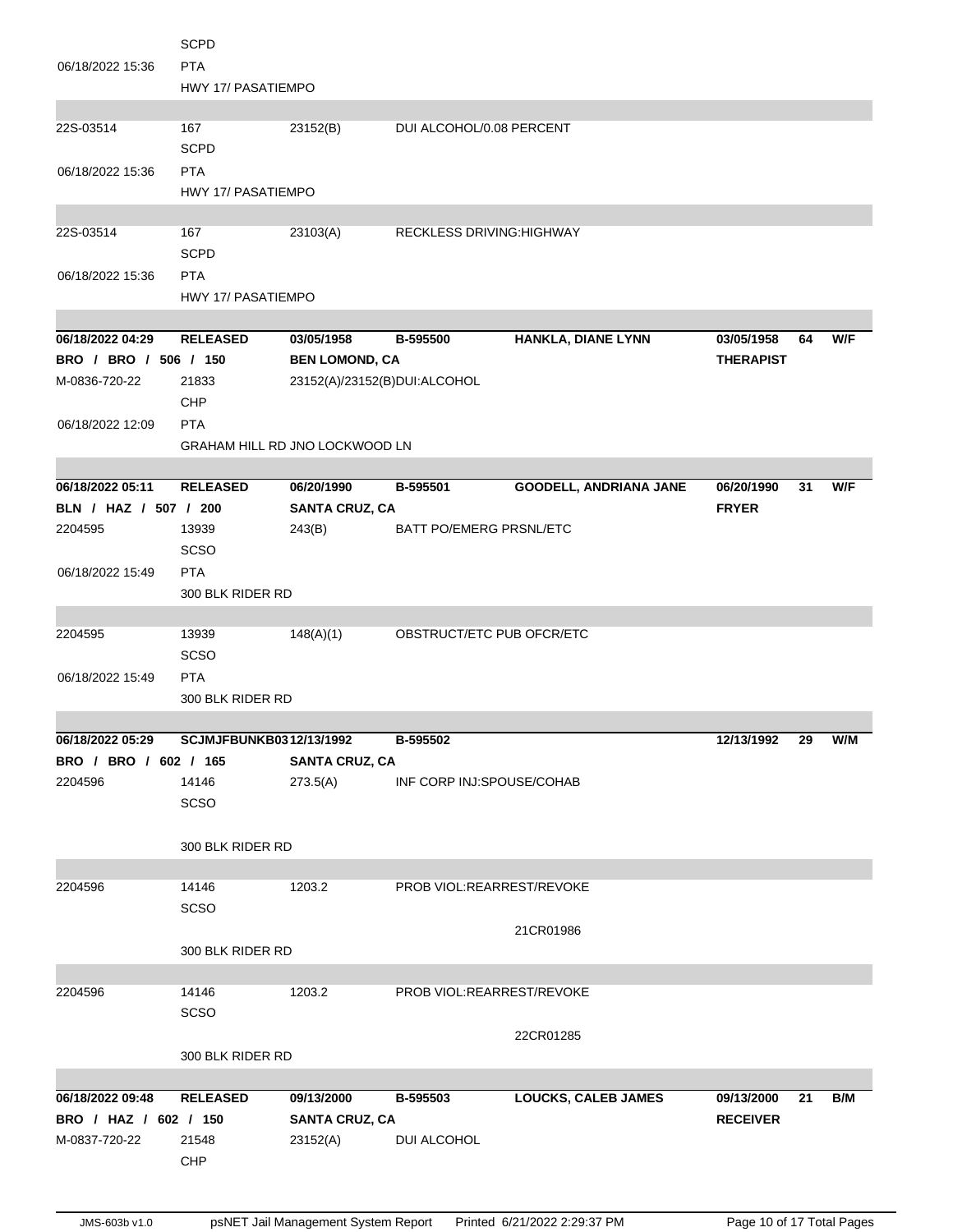| 06/18/2022 13:25                     | <b>PTA</b><br>STARBUCKS ON 17TH AVE. |                                     |                                  |                      |            |    |     |
|--------------------------------------|--------------------------------------|-------------------------------------|----------------------------------|----------------------|------------|----|-----|
| M-0837-720-22                        | 21548<br>CHP                         | 23152(B)                            | DUI ALCOHOL/0.08 PERCENT         |                      |            |    |     |
| 06/18/2022 13:25                     | <b>PTA</b><br>STARBUCKS ON 17TH AVE. |                                     |                                  |                      |            |    |     |
| M-0837-720-22                        | 21548<br><b>CHP</b>                  | 11350(A)                            | POSSESS NARCOTIC CNTL SUB        |                      |            |    |     |
| 06/18/2022 13:25                     | <b>PTA</b><br>STARBUCKS ON 17TH AVE. |                                     |                                  |                      |            |    |     |
| 06/18/2022 10:17                     | <b>RELEASED</b>                      | 12/04/1994                          | B-595504                         | HUERTA, JOHN ANGELO  | 12/04/1994 | 27 | H/M |
| BLK / BRO / 604 / 210                |                                      | <b>SANTA CRUZ, CA</b>               |                                  |                      |            |    |     |
| 2204599                              | 13349<br>SCSO                        | 273.5                               | <b>INFLICT CRPL INJ SP/COHAB</b> |                      |            |    |     |
| 06/18/2022 09:30<br>06/21/2022 01:45 | F.<br><b>BOND</b>                    |                                     | PC 12022.1 \$25,000 FELONY       |                      |            |    |     |
|                                      | 700 BLK LAKEVIEW RD 21               |                                     |                                  |                      |            |    |     |
| 06/18/2022 10:54                     |                                      |                                     |                                  |                      |            |    |     |
| BRO / BRO / 509 / 150                | SCJMJM261                            | 03/27/1986<br><b>SANTA CRUZ, CA</b> | B-595505                         | <b>SPIROS, BRODY</b> | 03/27/1986 | 36 | W/M |
| 22S-03517                            | 181<br><b>SCPD</b>                   | 245(A)(4)                           | ADW WITH FORCE: POSSIBLE GBI     |                      |            |    |     |
|                                      |                                      | 22CR00613                           |                                  | 22CR00613            |            |    |     |
|                                      | 100 BLK CORAL ST                     |                                     |                                  |                      |            |    |     |
| 22S-03517                            | 181                                  | 484(A)                              | <b>THEFT</b>                     |                      |            |    |     |
|                                      | <b>SCPD</b>                          | 21CR05136                           |                                  | 21CR05136            |            |    |     |
|                                      | 100 BLK CORAL ST                     |                                     |                                  |                      |            |    |     |
| 22S-03517                            | 181<br><b>SCPD</b>                   | 602(O)                              | TRESPAS:REFUSE LEAVE PROP        |                      |            |    |     |
|                                      | 100 BLK CORAL ST                     | 21CR05136                           |                                  | 21CR05136            |            |    |     |
|                                      |                                      |                                     |                                  |                      |            |    |     |
| 22S-03517                            | 181<br><b>SCPD</b>                   | 602.1(A)                            | <b>TRESPASS PUBLIC BUSINESS</b>  |                      |            |    |     |
|                                      | 100 BLK CORAL ST                     | 21CR05689                           |                                  | 21CR05689            |            |    |     |
|                                      |                                      |                                     |                                  |                      |            |    |     |
| 22S-03517                            | 181<br><b>SCPD</b>                   | 459.5                               | <b>SHOPLIFTING</b>               |                      |            |    |     |
|                                      | 100 BLK CORAL ST                     | 21CR05689                           |                                  | 21CR05689            |            |    |     |
|                                      |                                      |                                     |                                  |                      |            |    |     |
| 22S-03517                            | 181<br><b>SCPD</b>                   | 484(A)                              | PETTY THEFT                      |                      |            |    |     |
|                                      | 100 BLK CORAL ST                     | 21CR05961                           |                                  | 21CR05961            |            |    |     |
| 22S-03517                            | 181                                  | 602(O)                              | TRESPAS: REFUSE LEAVE PROP       |                      |            |    |     |
|                                      | <b>SCPD</b>                          |                                     |                                  |                      |            |    |     |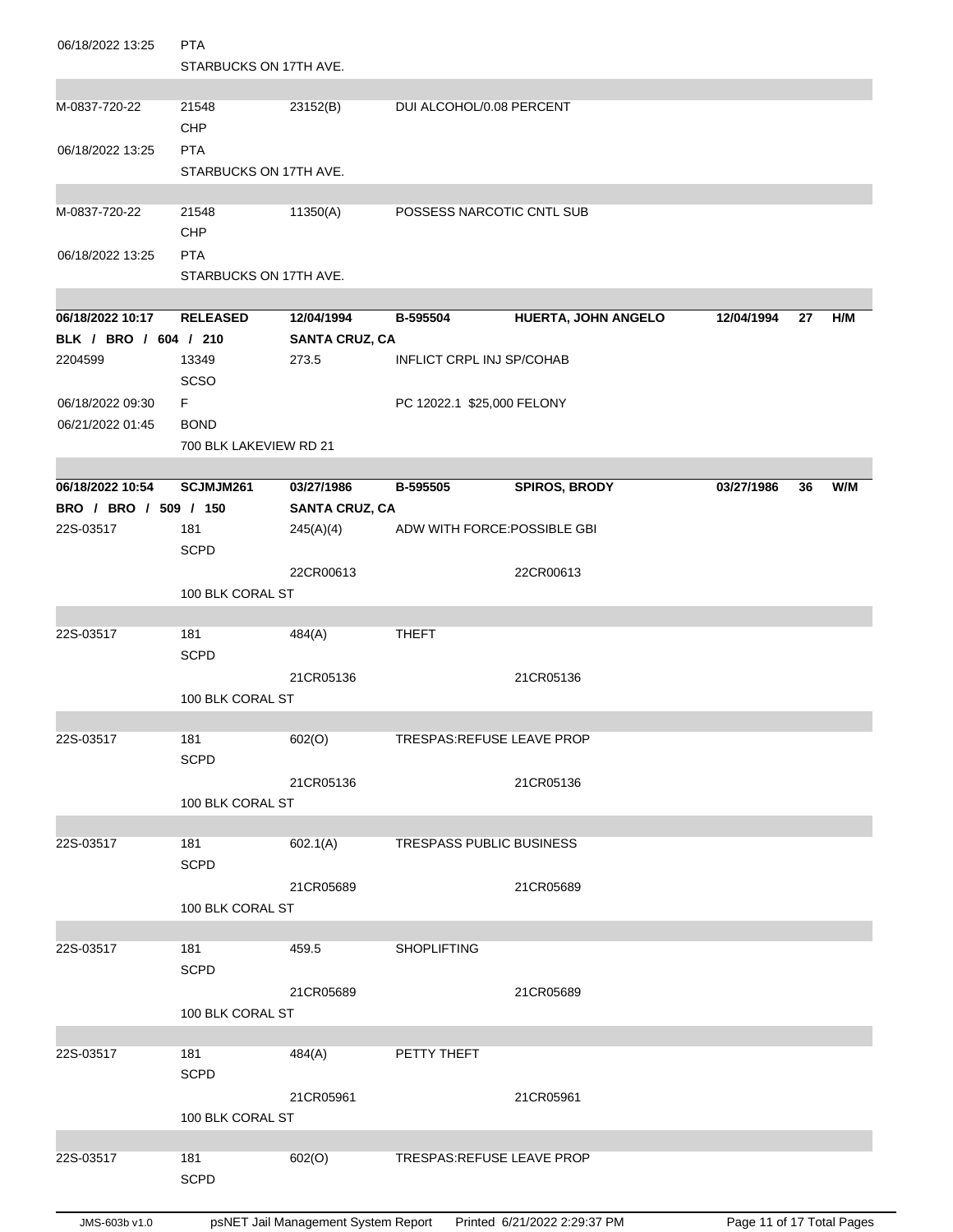|                       |                      | 21CR05961              |                           | 21CR05961                       |                         |
|-----------------------|----------------------|------------------------|---------------------------|---------------------------------|-------------------------|
|                       | 100 BLK CORAL ST     |                        |                           |                                 |                         |
| 22S-03517             | 181                  | 484(A)                 | PETTY THEFT               |                                 |                         |
|                       | <b>SCPD</b>          |                        |                           |                                 |                         |
|                       |                      | 22CR00958              |                           | 22CR00958                       |                         |
|                       | 100 BLK CORAL ST     |                        |                           |                                 |                         |
| 22S-03517             | 181                  | 602.1(A)               | TRESPASS PUBLIC BUSINESS  |                                 |                         |
|                       | <b>SCPD</b>          |                        |                           |                                 |                         |
|                       |                      | 21CR05090              |                           | 21CR05090                       |                         |
|                       | 100 BLK CORAL ST     |                        |                           |                                 |                         |
| 22S-03517             | 181                  | 647(F)                 | DISORD CONDUCT: ALCOHOL   |                                 |                         |
|                       | <b>SCPD</b>          |                        |                           |                                 |                         |
|                       |                      | 21CR05090              |                           | 21CR05090                       |                         |
|                       | 100 BLK CORAL ST     |                        |                           |                                 |                         |
|                       |                      |                        |                           |                                 |                         |
| 22S-03517             | 181<br><b>SCPD</b>   | 484(A)                 | PETTY THEFT               |                                 |                         |
|                       |                      | 22CR00574              |                           | 22CR00574                       |                         |
|                       | 100 BLK CORAL ST     |                        |                           |                                 |                         |
|                       |                      |                        |                           |                                 |                         |
| 22S-03517             | 181<br><b>SCPD</b>   | 11377                  |                           | POSSESSION OF MOST COMMON DRUGS |                         |
|                       |                      | 22CR00574              |                           | 22CR00574                       |                         |
|                       | 100 BLK CORAL ST     |                        |                           |                                 |                         |
|                       |                      |                        |                           |                                 |                         |
| 22S-03517             | 181                  | 647(F)                 | DISORD CONDUCT: ALCOHOL   |                                 |                         |
|                       | <b>SCPD</b>          | 22CR00574              |                           | 22CR00574                       |                         |
|                       | 100 BLK CORAL ST     |                        |                           |                                 |                         |
|                       |                      |                        |                           |                                 |                         |
| 22S-03517             | 181                  | 484(A)                 | PETTY THEFT               |                                 |                         |
|                       | <b>SCPD</b>          | 22CR00574              |                           | 22CR00574                       |                         |
|                       | 100 BLK CORAL ST     |                        |                           |                                 |                         |
|                       |                      |                        |                           |                                 |                         |
| 22S-03517             | 181                  | 484(A)                 | PETTY THEFT               |                                 |                         |
|                       | <b>SCPD</b>          | 22CR00574              |                           |                                 |                         |
|                       | 100 BLK CORAL ST     |                        |                           | 22CR00574                       |                         |
|                       |                      |                        |                           |                                 |                         |
| 06/18/2022 16:02      | SCJMJJ241            | 07/24/2001             | B-595506                  | <b>VILLANUEVA, GABRIEL</b>      | 07/24/2001<br>H/M<br>20 |
| BRO / BRO / 509 / 150 |                      | <b>WATSONVILLE, CA</b> |                           |                                 | <b>UNEMPLOYED</b>       |
| 22W-02127             | 147<br><b>SCCACT</b> | 1203.2                 | PROB VIOL:REARREST/REVOKE |                                 |                         |
|                       |                      |                        |                           | 20CR05659                       |                         |
|                       | 100 BLK HOLLOWVIEW   |                        |                           |                                 |                         |
|                       |                      |                        |                           |                                 |                         |
| 22W-02127             | 147<br><b>SCCACT</b> | 11370.1(A)             | POSS CNTL SUB WHILE ARMED |                                 |                         |
| 06/18/2022 14:30      | F.                   | OR REV                 | OR REVOCATION             |                                 |                         |
|                       |                      |                        | OR REVOCATION 20CR05659   |                                 |                         |
|                       | 100 BLK HOLLOWVIEW   |                        |                           |                                 |                         |
|                       |                      |                        |                           |                                 |                         |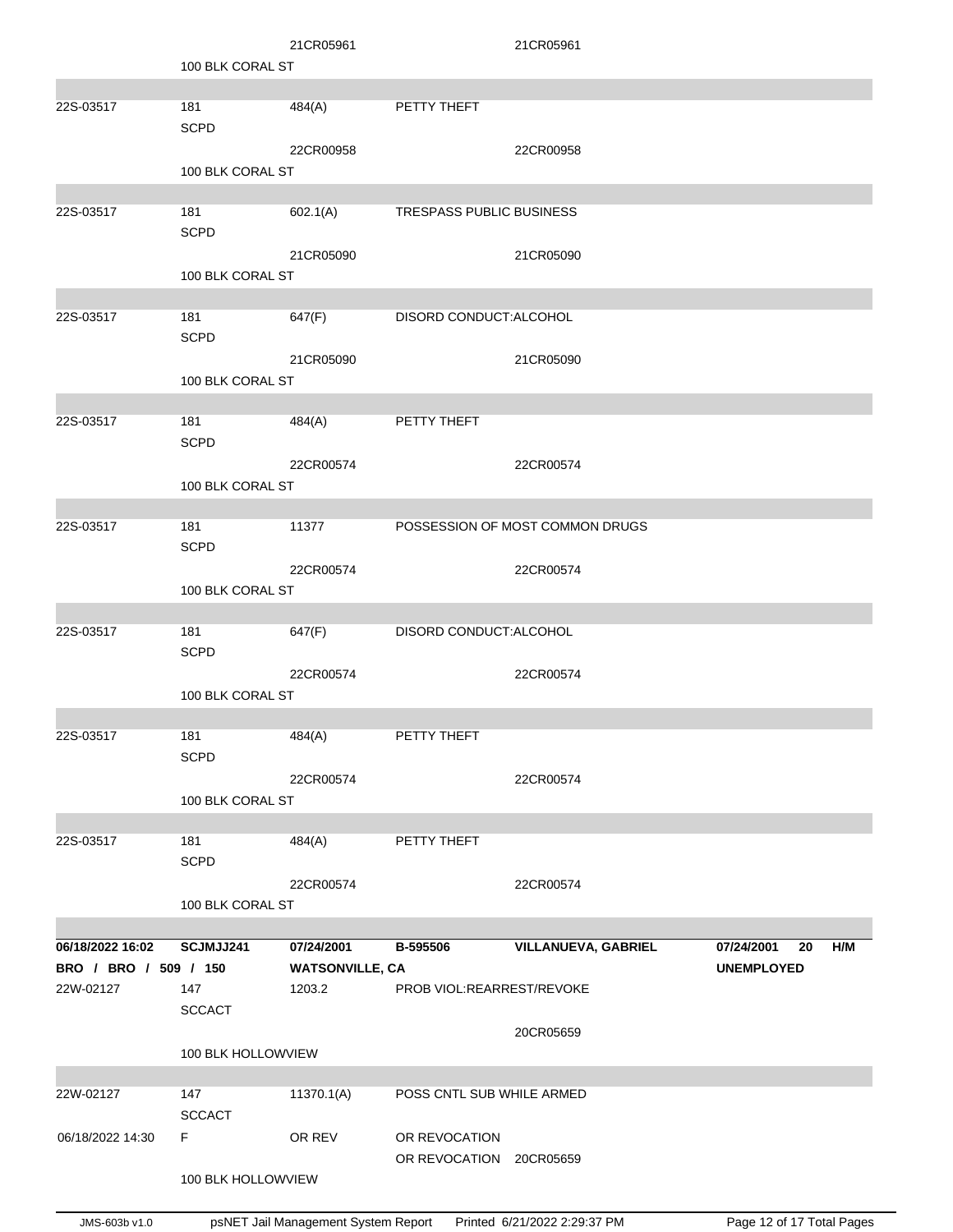| 4610<br>06/19/2022 22:44<br>4610<br>06/19/2022 22:44 | <b>SCSO</b><br><b>BAIL-OR</b><br>SOQUEL/ DRIVE HIGHWAY 1<br>14489<br><b>SCSO</b><br><b>BAIL-OR</b> | 21CR03650<br>22350<br>21CR00229   | UNSAFE SPEED: PREVAIL COND     | 21CR03650<br>21CR00229                |                |    |     |
|------------------------------------------------------|----------------------------------------------------------------------------------------------------|-----------------------------------|--------------------------------|---------------------------------------|----------------|----|-----|
|                                                      |                                                                                                    |                                   |                                |                                       |                |    |     |
|                                                      |                                                                                                    |                                   |                                |                                       |                |    |     |
|                                                      |                                                                                                    |                                   |                                |                                       |                |    |     |
|                                                      |                                                                                                    |                                   |                                |                                       |                |    |     |
|                                                      | 14489                                                                                              | 14601.2(A)                        | DRIV:SUSP/ETC LIC:DUI:VIO      |                                       |                |    |     |
| BLN / BLU / 511 / 190                                |                                                                                                    | <b>SANTA CRUZ, CA</b>             |                                |                                       | <b>LABORER</b> |    |     |
| 06/18/2022 18:28                                     | <b>RELEASED</b>                                                                                    | 02/09/1963                        | B-595509                       | CHICKOS, LAWRENCE SANFORD02/09/1963   |                | 59 | W/M |
|                                                      |                                                                                                    |                                   |                                |                                       |                |    |     |
| 06/18/2022 21:56                                     | <b>BOND</b>                                                                                        | 1-100 BLK SEASCAPE RESORT DR      |                                |                                       |                |    |     |
|                                                      | <b>SCSO</b>                                                                                        |                                   |                                |                                       |                |    |     |
| 2204606                                              | 13874                                                                                              | 273.5(A)                          | CORP INJ ON SPOUSE/COHAB       |                                       |                |    |     |
| BLK / BRO / 509 / 145                                |                                                                                                    | <b>SAN JOSE, CA</b>               |                                |                                       |                |    |     |
| 06/18/2022 17:19                                     | <b>RELEASED</b>                                                                                    | 02/24/1986                        | B-595508                       | LEIBY, JANE                           | 02/24/1986     | 36 | /F  |
|                                                      | 1100 BLK 7TH AVE                                                                                   |                                   |                                |                                       |                |    |     |
|                                                      |                                                                                                    | 22CR00748                         |                                | 22CR00748                             |                |    |     |
| 06/18/2022 08:20                                     | м                                                                                                  | <b>BW</b>                         | SNT 30 / 2 CTS                 |                                       |                |    |     |
|                                                      | <b>SCSO</b>                                                                                        |                                   |                                |                                       |                |    |     |
| 2204598                                              | 13778                                                                                              | 166(A)(4)                         | CONTEMPT:DISOBEY CRT ORDR      |                                       |                |    |     |
|                                                      | 1100 BLK 7TH AVE                                                                                   |                                   |                                |                                       |                |    |     |
|                                                      |                                                                                                    |                                   |                                |                                       |                |    |     |
|                                                      | <b>SCSO</b>                                                                                        |                                   |                                |                                       |                |    |     |
| BRO / BLU / 601 / 220<br>2204598                     | 13778                                                                                              | <b>SANTA CRUZ, CA</b><br>273.6(A) | VIO ORD: PREVNT DOMES VIOL     |                                       |                |    |     |
| 06/18/2022 17:08                                     | SCJMJA151                                                                                          | 03/31/1991                        | B-595507                       | <b>LEVONIUS, ERIK</b>                 | 03/31/1991     | 31 | W/M |
|                                                      |                                                                                                    |                                   |                                |                                       |                |    |     |
|                                                      | 100 BLK HOLLOWVIEW                                                                                 |                                   |                                |                                       |                |    |     |
| 06/18/2022 14:30                                     |                                                                                                    |                                   | OR REVOCATION<br>OR REVOCATION | 21CR05423                             |                |    |     |
|                                                      | <b>SCCACT</b><br>F                                                                                 | OR REV                            |                                |                                       |                |    |     |
| 22W-02127                                            | 147                                                                                                | 25400(A)(2)                       |                                | CARRYING CONCEALED WEAPON UPON PERSON |                |    |     |
|                                                      |                                                                                                    |                                   |                                |                                       |                |    |     |
|                                                      | 100 BLK HOLLOWVIEW                                                                                 |                                   | OR REVOCATION                  | 21CR05423                             |                |    |     |
| 06/18/2022 14:30                                     | F                                                                                                  | OR REV                            | OR REVOCATION                  |                                       |                |    |     |
|                                                      | <b>SCCACT</b>                                                                                      |                                   |                                |                                       |                |    |     |
| 22W-02127                                            | 147                                                                                                | 29800(A)(1)                       | FELON/ETC POSS/ETC F/ARM       |                                       |                |    |     |
|                                                      | 100 BLK HOLLOWVIEW                                                                                 |                                   |                                |                                       |                |    |     |
|                                                      |                                                                                                    |                                   | OR REVOCATION                  | 21CR05423                             |                |    |     |
| 06/18/2022 14:30                                     | F                                                                                                  | OR REV                            | OR REVOCATION                  |                                       |                |    |     |
| 22W-02127                                            | 147<br><b>SCCACT</b>                                                                               | 11370.1(A)                        | POSS CNTL SUB WHILE ARMED      |                                       |                |    |     |
|                                                      |                                                                                                    |                                   |                                |                                       |                |    |     |
|                                                      | 100 BLK HOLLOWVIEW                                                                                 |                                   | OR REVOCATION 21CR05220        |                                       |                |    |     |
| 06/18/2022 14:30                                     | м                                                                                                  | OR REV                            | OR REVOCATION                  |                                       |                |    |     |
|                                                      | <b>SCCACT</b>                                                                                      |                                   |                                |                                       |                |    |     |
| 22W-02127                                            | 147                                                                                                | 415(1)                            | FIGHT IN PUBLIC PLACE          |                                       |                |    |     |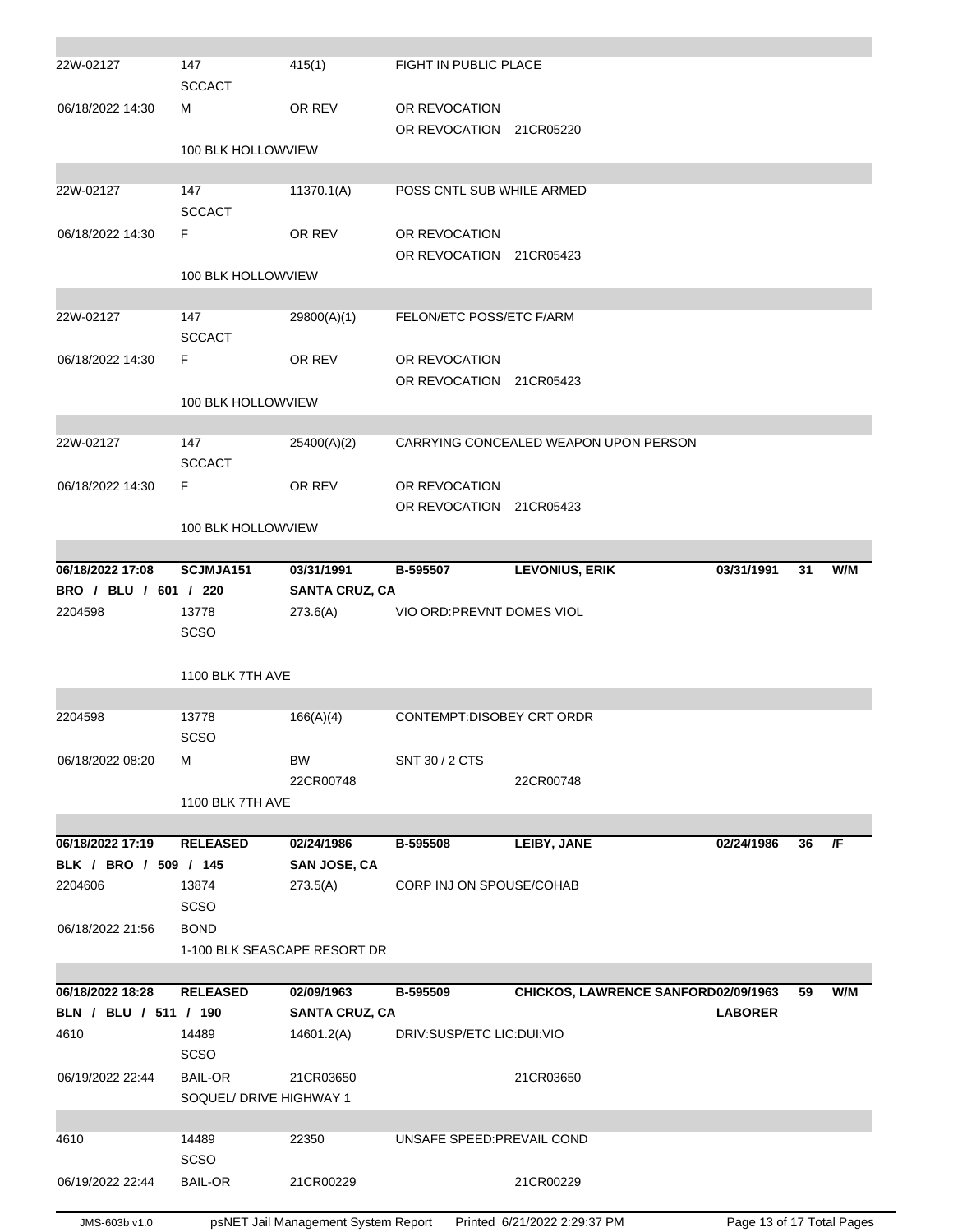SOQUEL/ DRIVE HIGHWAY 1

| 4610             | 14489<br><b>SCSO</b>                      | 1320.5                              | FTA ON FELONY CHARGE             |                              |                           |
|------------------|-------------------------------------------|-------------------------------------|----------------------------------|------------------------------|---------------------------|
| 06/19/2022 22:44 | <b>BAIL-OR</b><br>SOQUEL/ DRIVE HIGHWAY 1 | 22CR00896                           |                                  | 22CR00896                    |                           |
|                  |                                           |                                     |                                  |                              |                           |
| 4610             | 14489<br><b>SCSO</b>                      | 11364(A)                            | POSSESS UNLAW PARAPHANALIA       |                              |                           |
| 06/19/2022 22:44 | <b>BAIL-OR</b>                            | 19CR05770                           |                                  | 19CR05770                    |                           |
|                  | SOQUEL/ DRIVE HIGHWAY 1                   |                                     |                                  |                              |                           |
|                  |                                           |                                     |                                  |                              |                           |
| 4610             | 14489<br><b>SCSO</b>                      | 368(D)                              | THEFT:ELD/DEP ADULT \$400+       |                              |                           |
| 06/19/2022 22:44 | <b>BAIL-OR</b>                            | 19CR04929                           |                                  | 19CR04929                    |                           |
|                  | SOQUEL/ DRIVE HIGHWAY 1                   |                                     |                                  |                              |                           |
|                  |                                           |                                     |                                  |                              |                           |
| 4610             | 14489<br><b>SCSO</b>                      | 487(A)                              | G/THFT:\$/LABOR/PROP \$400+      |                              |                           |
| 06/19/2022 22:44 | <b>BAIL-OR</b>                            | 19CR04929                           |                                  | 19CR04929                    |                           |
|                  | SOQUEL/ DRIVE HIGHWAY 1                   |                                     |                                  |                              |                           |
| 4610             | 14489                                     |                                     | FALSE PRETENSES: OBT \$/ETC      |                              |                           |
|                  | <b>SCSO</b>                               | 532(A)                              |                                  |                              |                           |
| 06/19/2022 22:44 | <b>BAIL-OR</b>                            | 19CR04929                           |                                  | 19CR04929                    |                           |
|                  | SOQUEL/ DRIVE HIGHWAY 1                   |                                     |                                  |                              |                           |
|                  |                                           |                                     |                                  |                              |                           |
| 4610             | 14489<br>SCSO                             | 506                                 | <b>EMBEZZLE PRIVATE PROPERTY</b> |                              |                           |
| 06/19/2022 22:44 | <b>BAIL-OR</b>                            | 19CR04929                           |                                  | 19CR04929                    |                           |
|                  | SOQUEL/ DRIVE HIGHWAY 1                   |                                     |                                  |                              |                           |
|                  |                                           |                                     |                                  |                              |                           |
| 4610             | 14489<br>SCSO                             | 7028(A)                             | CONTRACTING W/O LICENSE          |                              |                           |
| 06/19/2022 22:44 | <b>BAIL-OR</b>                            | 19CR04929                           |                                  | 19CR04929                    |                           |
|                  | SOQUEL/ DRIVE HIGHWAY 1                   |                                     |                                  |                              |                           |
|                  |                                           |                                     |                                  |                              |                           |
| 4610             | 14489<br><b>SCSO</b>                      | 7159                                | CONTRCTR VIO HM IMPR CONT        |                              |                           |
| 06/19/2022 22:44 | <b>BAIL-OR</b>                            | 19CR04929                           |                                  | 19CR04929                    |                           |
|                  | SOQUEL/ DRIVE HIGHWAY 1                   |                                     |                                  |                              |                           |
|                  |                                           |                                     |                                  |                              |                           |
| 4610             | 14489<br><b>SCSO</b>                      | 3700.5                              | FAIL SECURE COMP PAYMENT         |                              |                           |
| 06/19/2022 22:44 | <b>BAIL-OR</b>                            | 19CR04929                           |                                  | 19CR04929                    |                           |
|                  | SOQUEL/ DRIVE HIGHWAY 1                   |                                     |                                  |                              |                           |
|                  |                                           |                                     |                                  |                              |                           |
| 4610             | 14489<br>SCSO                             | 484(A)                              | <b>THEFT</b>                     |                              |                           |
| 06/19/2022 22:44 | <b>BAIL-OR</b>                            | 19CR04929                           |                                  | 19CR04929                    |                           |
|                  | SOQUEL/ DRIVE HIGHWAY 1                   |                                     |                                  |                              |                           |
|                  |                                           |                                     |                                  |                              |                           |
| 4610             | 14489<br><b>SCSO</b>                      | 10851(A)                            | <b>VEHICLE THEFT</b>             |                              |                           |
| 06/19/2022 22:44 | <b>BAIL-OR</b>                            | 19CR04929                           |                                  | 19CR04929                    |                           |
|                  |                                           |                                     |                                  |                              |                           |
| JMS-603b v1.0    |                                           | psNET Jail Management System Report |                                  | Printed 6/21/2022 2:29:37 PM | Page 14 of 17 Total Pages |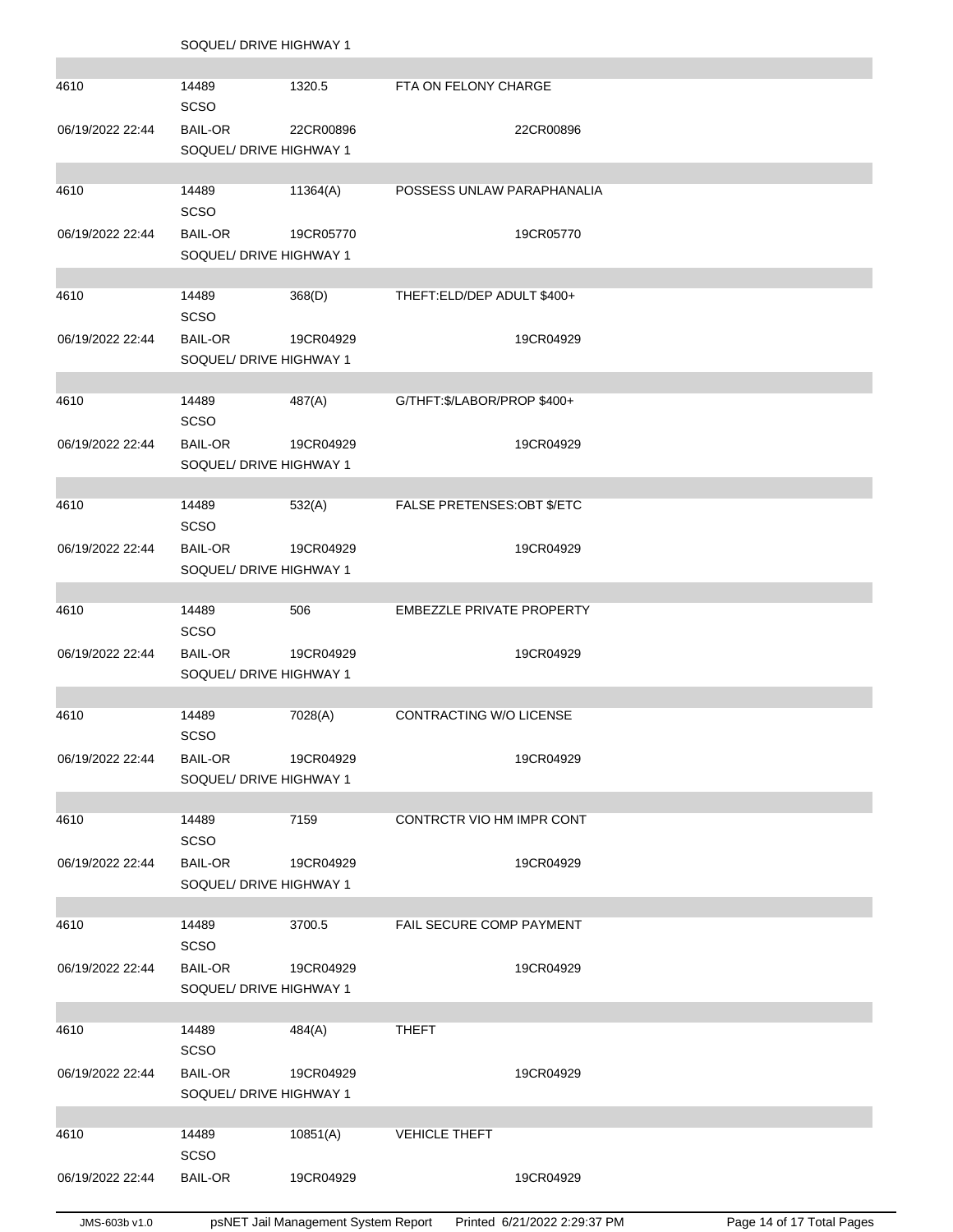SOQUEL/ DRIVE HIGHWAY 1

÷

| 4610             | 14489<br>SCSO                             | 496D(A)   | POSS STOLEN VEH/VES/ETC      |
|------------------|-------------------------------------------|-----------|------------------------------|
| 06/19/2022 22:44 | <b>BAIL-OR</b><br>SOQUEL/ DRIVE HIGHWAY 1 | 19CR04929 | 19CR04929                    |
|                  |                                           |           |                              |
| 4610             | 14489<br><b>SCSO</b>                      | 1320.5    | FTA ON FELONY CHARGE         |
| 06/19/2022 22:44 | <b>BAIL-OR</b><br>SOQUEL/ DRIVE HIGHWAY 1 | 22CR00896 | 22CR00896                    |
|                  |                                           |           |                              |
| 4610             | 14489<br><b>SCSO</b>                      | 16028(A)  | FAIL PROVE FIN RSP:PO REQ    |
| 06/19/2022 22:44 | <b>BAIL-OR</b><br>SOQUEL/ DRIVE HIGHWAY 1 | 21CR00229 | 21CR00229                    |
|                  |                                           |           |                              |
| 4610             | 14489<br>SCSO                             | 532(A)    | FALSE PRETENSES: OBT \$/ETC  |
| 06/19/2022 22:44 | <b>BAIL-OR</b>                            | 19CR04929 | 19CR04929                    |
|                  | SOQUEL/ DRIVE HIGHWAY 1                   |           |                              |
|                  |                                           |           |                              |
| 4610             | 14489<br>SCSO                             | 487(A)    | G/THFT: \$/LABOR/PROP \$400+ |
| 06/19/2022 22:44 | <b>BAIL-OR</b>                            | 19CR04929 | 19CR04929                    |
|                  | SOQUEL/ DRIVE HIGHWAY 1                   |           |                              |
| 4610             | 14489                                     | 166(A)(4) | CONTEMPT:DISOBEY CRT ORDR    |
|                  | SCSO                                      |           |                              |
| 06/19/2022 22:44 | <b>BAIL-OR</b><br>SOQUEL/ DRIVE HIGHWAY 1 | 21CR03649 | 21CR03649                    |
| 4610             | 14489                                     | 166(A)(4) | CONTEMPT:DISOBEY CRT ORDR    |
|                  | <b>SCSO</b>                               |           |                              |
| 06/19/2022 22:44 | <b>BAIL-OR</b>                            | 21CR03649 | 21CR03649                    |
|                  | SOQUEL/ DRIVE HIGHWAY 1                   |           |                              |
|                  |                                           |           |                              |
| 4610             | 14489<br>SCSO                             | 487(A)    | G/THFT: \$/LABOR/PROP \$400+ |
| 06/19/2022 22:44 | <b>BAIL-OR</b>                            | 19CR04929 | 19CR04929                    |
|                  | SOQUEL/ DRIVE HIGHWAY 1                   |           |                              |
| 4610             | 14489                                     | 506       | EMBEZZLE PRIVATE PROPERTY    |
|                  | SCSO                                      |           |                              |
| 06/19/2022 22:44 | <b>BAIL-OR</b>                            | 19CR04929 | 19CR04929                    |
|                  | SOQUEL/ DRIVE HIGHWAY 1                   |           |                              |
|                  |                                           |           |                              |
| 4610             | 14489<br>SCSO                             | 7028(A)   | CONTRACTING W/O LICENSE      |
| 06/19/2022 22:44 | <b>BAIL-OR</b><br>SOQUEL/ DRIVE HIGHWAY 1 | 19CR04929 | 19CR04929                    |
|                  |                                           |           |                              |
| 4610             | 14489                                     | 7159      | CONTRCTR VIO HM IMPR CONT    |
|                  | <b>SCSO</b>                               |           |                              |
| 06/19/2022 22:44 | <b>BAIL-OR</b>                            | 19CR04929 | 19CR04929                    |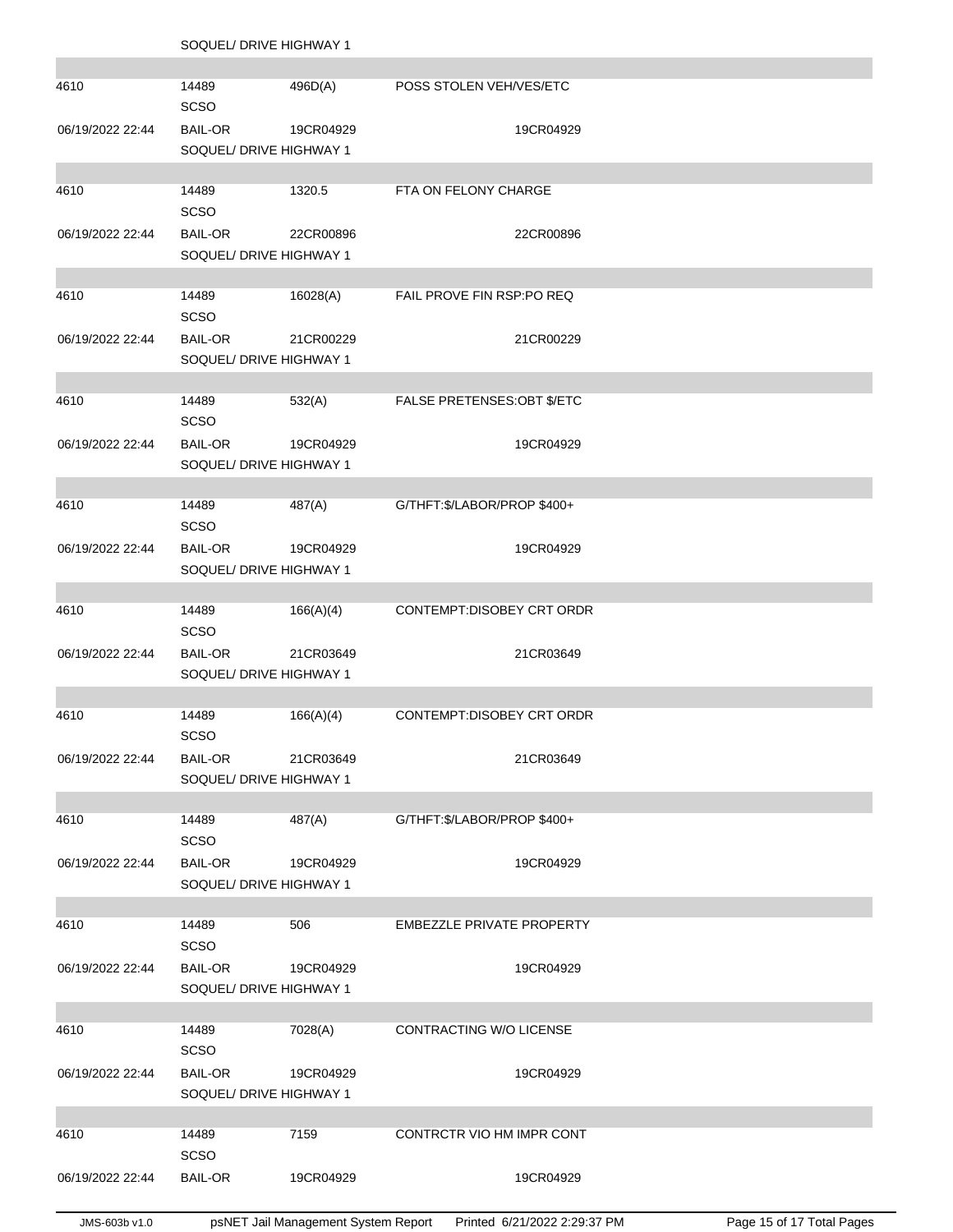| 4610                  | 14489<br><b>SCSO</b>                      | 7159                   | CONTRCTR VIO HM IMPR CONT  |                                             |              |    |     |
|-----------------------|-------------------------------------------|------------------------|----------------------------|---------------------------------------------|--------------|----|-----|
|                       |                                           |                        |                            |                                             |              |    |     |
| 06/19/2022 22:44      | <b>BAIL-OR</b><br>SOQUEL/ DRIVE HIGHWAY 1 | 19CR04929              |                            | 19CR04929                                   |              |    |     |
|                       |                                           |                        |                            |                                             |              |    |     |
| 4610                  | 14489                                     | 10851(A)               | <b>VEHICLE THEFT</b>       |                                             |              |    |     |
|                       | <b>SCSO</b>                               |                        |                            |                                             |              |    |     |
| 06/19/2022 22:44      | <b>BAIL-OR</b>                            | 19CR04929              |                            | 19CR04929                                   |              |    |     |
|                       | SOQUEL/ DRIVE HIGHWAY 1                   |                        |                            |                                             |              |    |     |
|                       |                                           |                        |                            |                                             |              |    |     |
| 4610                  | 14489                                     | 14601.2(A)             | DRIV:SUSP/ETC LIC:DUI:VIO  |                                             |              |    |     |
|                       | <b>SCSO</b>                               |                        |                            |                                             |              |    |     |
| 06/19/2022 22:44      | <b>BAIL-OR</b>                            | 21CR00229              |                            | 21CR00229                                   |              |    |     |
|                       | SOQUEL/ DRIVE HIGHWAY 1                   |                        |                            |                                             |              |    |     |
|                       |                                           |                        |                            |                                             |              |    |     |
| 06/18/2022 22:13      | <b>RELEASED</b>                           | 12/15/2002             | B-595510                   | <b>MENDOZA-CORTEZ, JOSE</b><br><b>ANGEL</b> | 12/15/2002   | 19 | H/M |
| BLK / BLK / 508 / 150 |                                           | <b>WATSONVILLE, CA</b> |                            |                                             | <b>BAKER</b> |    |     |
| 22S-04528             | 177                                       | 23152(A)               | DUI ALCOHOL                |                                             |              |    |     |
|                       | <b>SCPD</b>                               |                        |                            |                                             |              |    |     |
| 06/19/2022 04:23      | <b>PTA</b>                                |                        |                            |                                             |              |    |     |
|                       |                                           |                        |                            |                                             |              |    |     |
|                       |                                           |                        |                            |                                             |              |    |     |
| 22S-04528             | 177                                       | 23152(B)               | DUI 0.08 W/PR:PER 23550 VC |                                             |              |    |     |
|                       | <b>SCPD</b>                               |                        |                            |                                             |              |    |     |
| 06/19/2022 04:23      | <b>PTA</b>                                |                        |                            |                                             |              |    |     |
|                       |                                           |                        |                            |                                             |              |    |     |
|                       |                                           |                        | DUI ALCOHOL/0.08 PERCENT   |                                             |              |    |     |
| 22S-04528             | 177<br><b>SCPD</b>                        | 23152(B)               |                            |                                             |              |    |     |
| 06/19/2022 04:23      | <b>PTA</b>                                |                        |                            |                                             |              |    |     |
|                       |                                           |                        |                            |                                             |              |    |     |
|                       |                                           |                        |                            |                                             |              |    |     |
| 06/18/2022 22:35      | <b>RELEASED</b>                           | 10/25/2002             | B-595511                   | <b>CRUZ-SOSA, SERGIO</b>                    | 10/25/2002   | 19 | H/M |
| BLK / BRO / 508 / 160 |                                           | <b>SALINAS, CA</b>     |                            |                                             |              |    |     |
| 22C-00745             | 532                                       | 23152(A)               | DUI ALCOHOL                |                                             |              |    |     |
|                       | CPD                                       |                        |                            |                                             |              |    |     |
| 06/19/2022 01:11      | <b>PTA</b>                                |                        |                            |                                             |              |    |     |
|                       | 200 SAN JOSE AVE                          |                        |                            |                                             |              |    |     |
|                       |                                           |                        |                            |                                             |              |    |     |
| 22C-00745             | 532                                       | 11350                  |                            | POSSESSION OF MOST COMMON DRUGS             |              |    |     |
|                       | CPD                                       |                        |                            |                                             |              |    |     |
| 06/19/2022 01:11      | <b>PTA</b>                                |                        |                            |                                             |              |    |     |
|                       | 200 SAN JOSE AVE                          |                        |                            |                                             |              |    |     |
|                       |                                           |                        |                            |                                             |              |    |     |
| 22C-00745             | 532                                       | 11364(A)               | POSSESS UNLAW PARAPHANALIA |                                             |              |    |     |
|                       | CPD                                       |                        |                            |                                             |              |    |     |
| 06/19/2022 01:11      | <b>PTA</b>                                |                        |                            |                                             |              |    |     |
|                       | 200 SAN JOSE AVE                          |                        |                            |                                             |              |    |     |
| 06/18/2022 23:02      | SCJMJO62                                  | 06/25/1954             | B-595512                   | <b>LEWIS, MARTHA ELIZABETH</b>              | 06/25/1954   | 67 | W/F |
| BRO / BLU / 506 / 135 |                                           | APTOS, CA              |                            |                                             |              |    |     |
| 2204612               | 13874                                     | 23152(A)               | DUI W/PRIORS:PER 23550 VC  |                                             |              |    |     |
|                       |                                           |                        |                            |                                             |              |    |     |